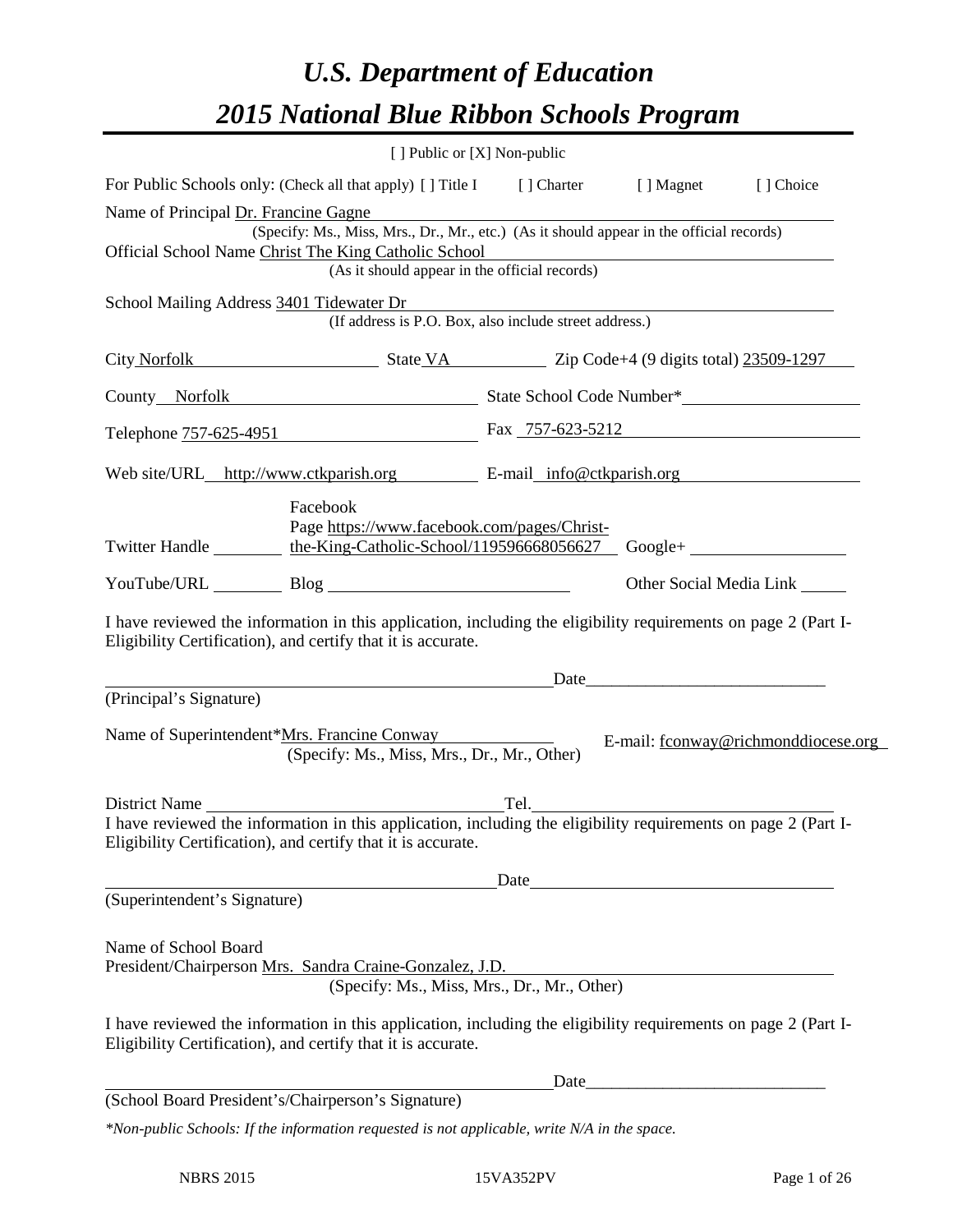#### **Include this page in the school's application as page 2.**

The signatures on the first page of this application (cover page) certify that each of the statements below concerning the school's eligibility and compliance with U.S. Department of Education, Office for Civil Rights (OCR) requirements is true and correct.

- 1. The school configuration includes one or more of grades K-12. (Schools on the same campus with one principal, even a K-12 school, must apply as an entire school.)
- 2. The school has made its Annual Measurable Objectives (AMOs) or Adequate Yearly Progress (AYP) each year for the past two years and has not been identified by the state as "persistently dangerous" within the last two years.
- 3. To meet final eligibility, a public school must meet the state's AMOs or AYP requirements in the 2014-2015 school year and be certified by the state representative. Any status appeals must be resolved at least two weeks before the awards ceremony for the school to receive the award.
- 4. If the school includes grades 7 or higher, the school must have foreign language as a part of its curriculum.
- 5. The school has been in existence for five full years, that is, from at least September 2008 and each tested grade must have been part of the school for the past three years.
- 6. The nominated school has not received the National Blue Ribbon Schools award in the past five years: 2009, 2010, 2011, 2012, or 2013.
- 7. The nominated school has no history of testing irregularities, nor have charges of irregularities been brought against the school at the time of nomination. The U.S. Department of Education reserves the right to disqualify a school's application and/or rescind a school's award if irregularities are later discovered and proven by the state.
- 8. The nominated school or district is not refusing Office of Civil Rights (OCR) access to information necessary to investigate a civil rights complaint or to conduct a district-wide compliance review.
- 9. The OCR has not issued a violation letter of findings to the school district concluding that the nominated school or the district as a whole has violated one or more of the civil rights statutes. A violation letter of findings will not be considered outstanding if OCR has accepted a corrective action plan from the district to remedy the violation.
- 10. The U.S. Department of Justice does not have a pending suit alleging that the nominated school or the school district as a whole has violated one or more of the civil rights statutes or the Constitution's equal protection clause.
- 11. There are no findings of violations of the Individuals with Disabilities Education Act in a U.S. Department of Education monitoring report that apply to the school or school district in question; or if there are such findings, the state or district has corrected, or agreed to correct, the findings.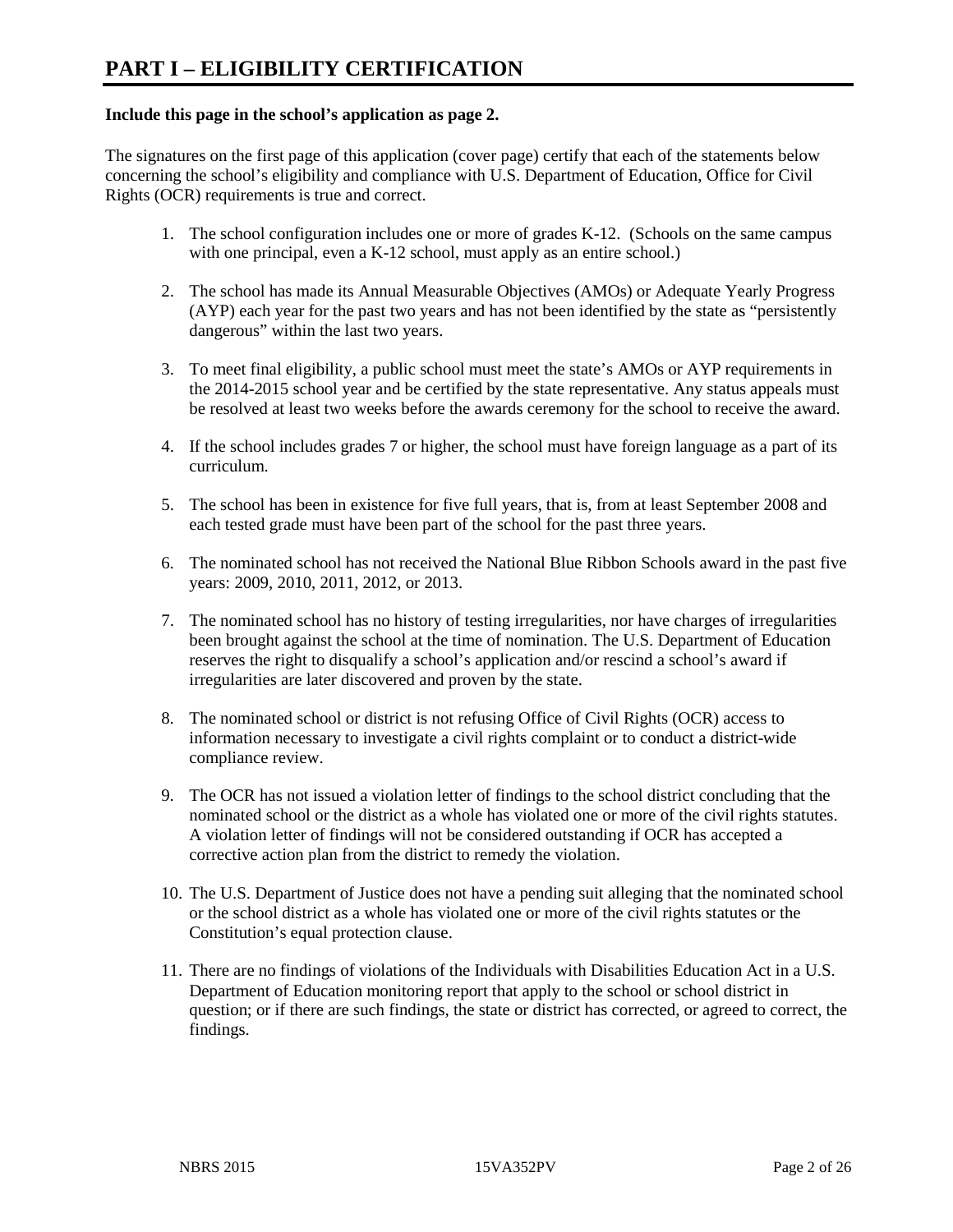# **PART II - DEMOGRAPHIC DATA**

#### **All data are the most recent year available.**

**DISTRICT** (Question 1 is not applicable to non-public schools)

| -1. | Number of schools in the district<br>(per district designation): | $\underline{0}$ Elementary schools (includes K-8)<br>0 Middle/Junior high schools<br>0 High schools |
|-----|------------------------------------------------------------------|-----------------------------------------------------------------------------------------------------|
|     |                                                                  |                                                                                                     |
|     |                                                                  | $0 K-12$ schools                                                                                    |

#### 0 TOTAL

**SCHOOL** (To be completed by all schools)

- 2. Category that best describes the area where the school is located:
	- [X] Urban or large central city
	- [ ] Suburban with characteristics typical of an urban area
	- [ ] Suburban
	- [ ] Small city or town in a rural area
	- [ ] Rural
- 3.  $\frac{4}{3}$  Number of years the principal has been in her/his position at this school.
- 4. Number of students as of October 1 enrolled at each grade level or its equivalent in applying school:

| Grade                           | # of         | # of Females   | <b>Grade Total</b> |
|---------------------------------|--------------|----------------|--------------------|
|                                 | <b>Males</b> |                |                    |
| <b>PreK</b>                     | 29           | 31             | 60                 |
| K                               | 15           | 14             | 29                 |
| $\mathbf{1}$                    | 13           | 18             | 31                 |
| $\boldsymbol{2}$                | 14           | 16             | 30                 |
| 3                               | 19           | 13             | 32                 |
| 4                               | 12           | 16             | 28                 |
| 5                               | 8            | 16             | 24                 |
| 6                               | 13           | 13             | 26                 |
| 7                               | 25           | 3              | 28                 |
| 8                               | 13           | 11             | 24                 |
| 9                               | 0            | $\overline{0}$ | $\theta$           |
| 10                              | 0            | 0              | 0                  |
| 11                              | 0            | 0              | 0                  |
| 12                              | 0            | 0              | 0                  |
| <b>Total</b><br><b>Students</b> | 161          | 151            | 312                |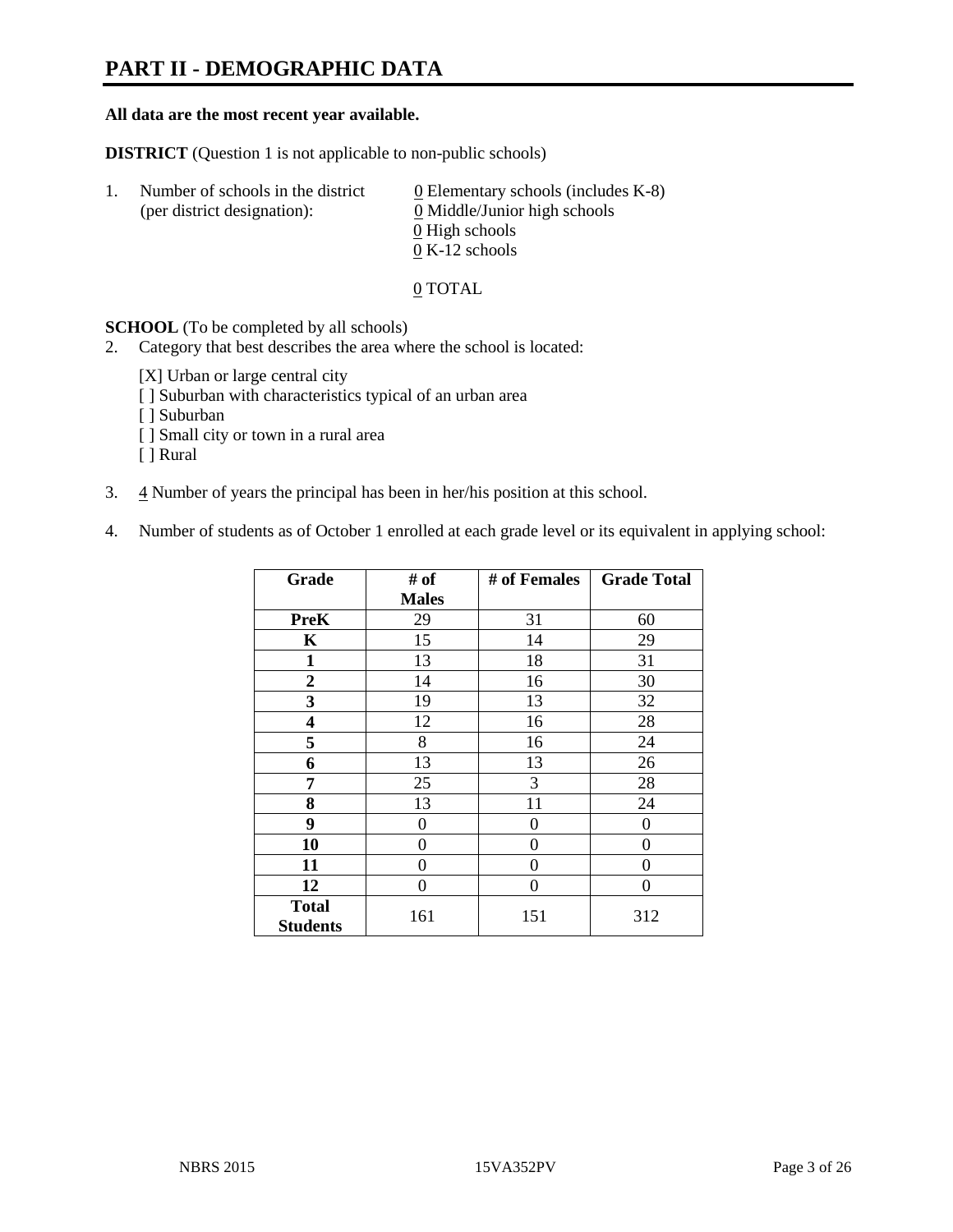5. Racial/ethnic composition of  $\qquad \qquad \underline{0}$  % American Indian or Alaska Native the school: 2 % Asian

 % Black or African American % Hispanic or Latino % Native Hawaiian or Other Pacific Islander 73 % White % Two or more races **100 % Total**

(Only these seven standard categories should be used to report the racial/ethnic composition of your school. The Final Guidance on Maintaining, Collecting, and Reporting Racial and Ethnic Data to the U.S. Department of Education published in the October 19, 2007 *Federal Register* provides definitions for each of the seven categories.)

6. Student turnover, or mobility rate, during the 2013 - 2014 year: 4%

This rate should be calculated using the grid below. The answer to (6) is the mobility rate.

| <b>Steps For Determining Mobility Rate</b>         | Answer |
|----------------------------------------------------|--------|
| (1) Number of students who transferred to          |        |
| the school after October 1, 2013 until the         | 5      |
| end of the school year                             |        |
| (2) Number of students who transferred             |        |
| <i>from</i> the school after October 1, 2013 until | 10     |
| the end of the 2013-2014 school year               |        |
| (3) Total of all transferred students [sum of      | 15     |
| rows $(1)$ and $(2)$ ]                             |        |
| (4) Total number of students in the school as      | 337    |
| of October 1                                       |        |
| (5) Total transferred students in row (3)          | 0.045  |
| divided by total students in row (4)               |        |
| $(6)$ Amount in row $(5)$ multiplied by 100        |        |

7. English Language Learners (ELL) in the school:  $0\%$ 

Number of non-English languages represented: 0 Specify non-English languages:

0 Total number ELL

8. Students eligible for free/reduced-priced meals: 8 %

Total number students who qualify: 28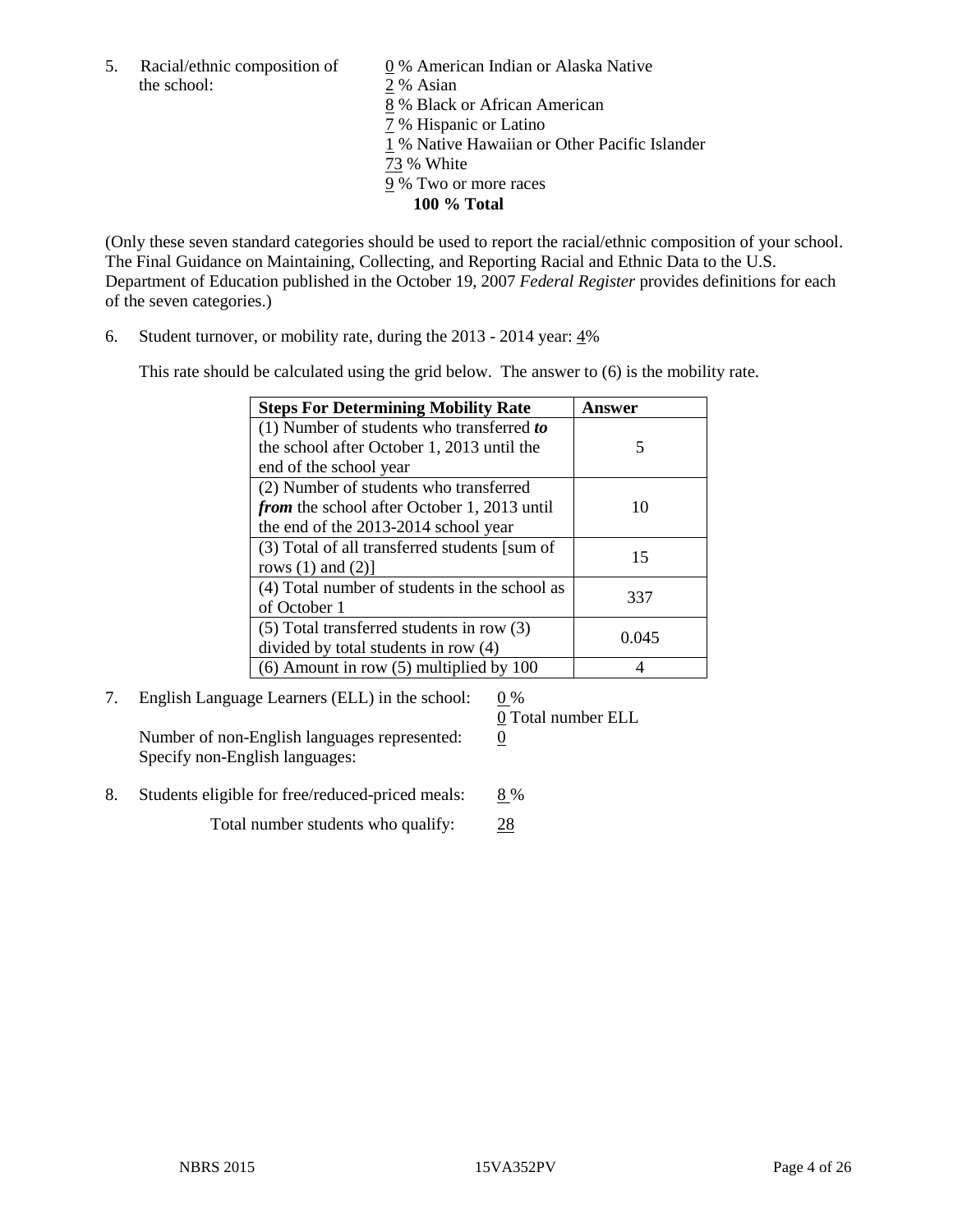12 Total number of students served

Indicate below the number of students with disabilities according to conditions designated in the Individuals with Disabilities Education Act. Do not add additional categories.

| 1 Autism                | $\underline{0}$ Orthopedic Impairment         |
|-------------------------|-----------------------------------------------|
| 0 Deafness              | 1 Other Health Impaired                       |
| 0 Deaf-Blindness        | 10 Specific Learning Disability               |
| 0 Emotional Disturbance | $\underline{0}$ Speech or Language Impairment |
| 0 Hearing Impairment    | 0 Traumatic Brain Injury                      |
| 0 Mental Retardation    | 0 Visual Impairment Including Blindness       |
| 0 Multiple Disabilities | 0 Developmentally Delayed                     |
|                         |                                               |

10. Use Full-Time Equivalents (FTEs), rounded to nearest whole numeral, to indicate the number of personnel in each of the categories below:

|                                       | <b>Number of Staff</b> |
|---------------------------------------|------------------------|
| Administrators                        |                        |
| Classroom teachers                    | 22                     |
| Resource teachers/specialists         |                        |
| e.g., reading, math, science, special |                        |
| education, enrichment, technology,    |                        |
| art, music, physical education, etc.  |                        |
| Paraprofessionals                     | 5                      |
| Student support personnel             |                        |
| e.g., guidance counselors, behavior   |                        |
| interventionists, mental/physical     |                        |
| health service providers,             |                        |
| psychologists, family engagement      |                        |
| liaisons, career/college attainment   |                        |
| coaches, etc.                         |                        |
|                                       |                        |

11. Average student-classroom teacher ratio, that is, the number of students in the school divided by the FTE of classroom teachers, e.g.,  $22:1$  14:1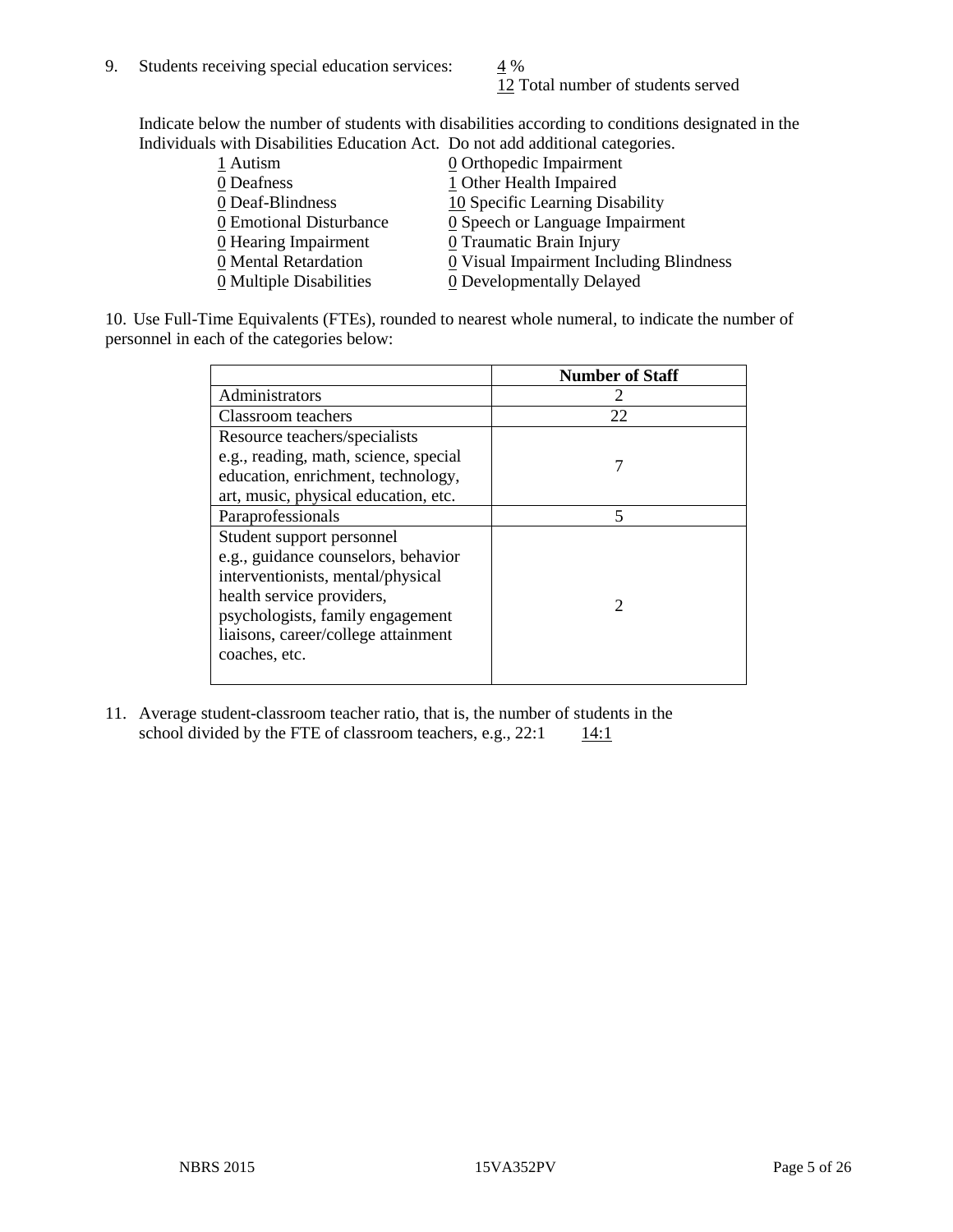12. Show daily student attendance rates. Only high schools need to supply yearly graduation rates.

| <b>Required Information</b> | 2013-2014 | $2012 - 2013$ | 2011-2012 | 2010-2011 | 2009-2010 |
|-----------------------------|-----------|---------------|-----------|-----------|-----------|
| Daily student attendance    | 99%       | 97%           | 97%       | 98%       | 97%       |
| High school graduation rate | 9%        | 0%            | 0%        | 9%        | 0%        |

#### 13. **For schools ending in grade 12 (high schools)**

Show percentages to indicate the post-secondary status of students who graduated in Spring 2014

| <b>Post-Secondary Status</b>                  |    |
|-----------------------------------------------|----|
| Graduating class size                         |    |
| Enrolled in a 4-year college or university    | 0% |
| Enrolled in a community college               | 0% |
| Enrolled in career/technical training program | 0% |
| Found employment                              | 0% |
| Joined the military or other public service   | 0% |
| Other                                         |    |

14. Indicate whether your school has previously received a National Blue Ribbon Schools award. Yes No X

If yes, select the year in which your school received the award.

15. Please summarize your school mission in 25 words or less: Christ the King Catholic School provides a Christ-centered, safe and competitive learning environment dedicated to preparing students for life in the 21st century.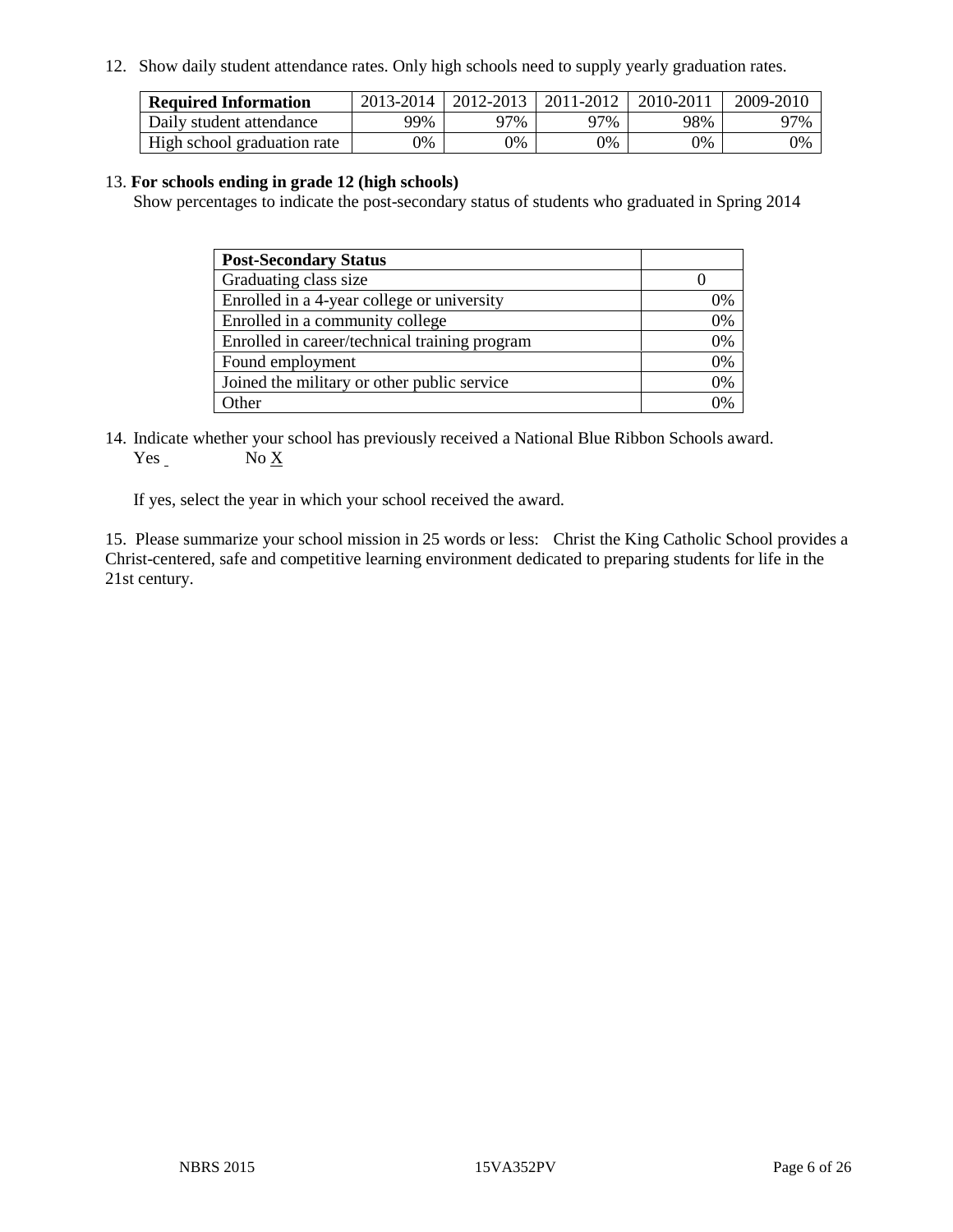# **PART III – SUMMARY**

Christ the King Catholic School (CTK), centrally located in Norfolk, Virginia, is a parish school of the Catholic Diocese of Richmond. The school opened in 1954 staffed by the Franciscan Sisters of Baltimore. The CTK families are economically, racially, religiously, and geographically diverse, in spite of the fact that CTK is a parish school. Students come, not only from Norfolk, but also from Virginia Beach, Portsmouth, Chesapeake, and Suffolk. Among the parents, all branches of the armed forces are represented as well as blue collar and white collar workers.

CTK's mission is to welcome all children into the parish school, offering them an excellent, competitive, and safe academic environment, rooted in the Catholic tradition, where they can grow in spirit, heart, mind, and body. Children may enter CTK as early as three years old and may remain through 8th grade. The preschool and extended care programs are state-licensed and operate twelve months of the year. The extended care program opens at 6:00 a.m. and closes at 6:00 p.m. to better serve the families.

CTK's traditions define our spirit and culture. The day begins with morning assembly in the school gym where students from  $K - 8$ , teachers, staff, and many parents gather for prayer and brief reflection on the Gospel of the day, the Pledge of Allegiance to the flag, and the Peacemaker Pledge which is central to our anti-bullying program. As parents go off to work or linger to socialize over coffee, students and teachers move to classrooms to begin the academic day. Once a week, the school celebrates Mass with the parish community. Once a month after Mass, CTK honors a student from each homeroom who exemplifies the peacemaker virtue of the month. These virtues include hospitality, generosity, gratitude, joy, and acceptance. Other religious events and experiences, such as Faith Day, Living Rosaries, Las Posadas, Holy Week celebrations, and service opportunities, help both students, teachers, and parents live faith in nonliturgical ways.

Veterans Day is always celebrated with a special assembly and color guard from the US Navy or ROTC midshipmen. Both active duty and veteran moms and dads proudly attend with the students and staff. Among the school's many service projects is collecting needed items, visiting, and entertaining veterans at the local VA hospital.

CTK provides many intergenerational activities including the Mother-Son and Father-Daughter dances, and Lunch with Grandparents during the bi-yearly book fairs. Parents and students demonstrate their school pride with an attractive float and spirited participants in Norfolk's annual St. Patrick's Day Parade. The spring musical showcases the amazing talent of CTK students across the grade levels as well as the creativity of parents who paint backdrops and build sets.

CTK parents also share professional expertise to enhance the learning experience. A parent who is a civil engineer started the Engineering Club in 2013-14. The first year's culminating project was a successful rocket launch. About 40 Middle School students faithfully participated twice a month throughout the year.

Teachers take advantage of the historical and environmental resources of the area to enrich the curriculum. Among the places visited annually are Jamestown, Williamsburg, The Living Museum, the Air and Space Museum, the Virginia Aquarium, the Chrysler Museum, and First Landing State Park. The middle school students participate in the Chesapeake Bay Watershed program at progressive levels. The 6th and 7th grades participate in wetland restoration in the Back Bay or Elizabeth River areas. The 8th graders go out on the Lafayette River to take notes, net, and examine species in our local river.

Students look forward to the traditions of 8th grade that prepare them for the academic and personal challenges of high school. The High  $&$  Low Ropes activities off campus promote team building and challenge our students physically and mentally. The Weekend Retreat is a spiritual event that energizes faith and encourages students to continue their faith journey by connecting to their church youth groups. "Homeless Night" helps students experience what it is like to go without food and spend the night in a makeshift cardboard box for shelter.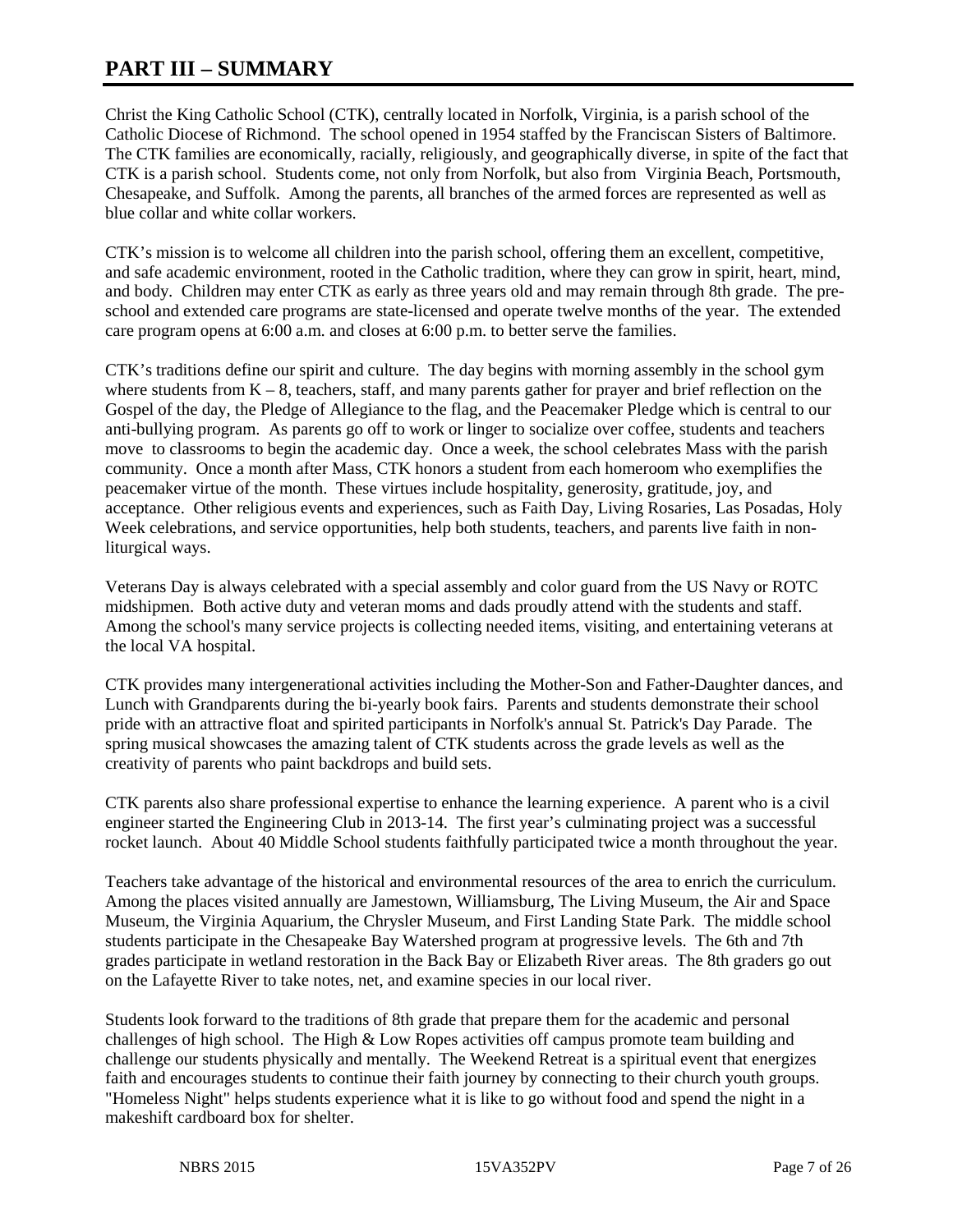Over the past several years, the school has focused on standardized test scores, computer-adaptive assessments, and achievement in class to better determine curriculum goals in core subjects and benchmarks for growth on an individual and class basis. Flexible grouping in reading and math has allowed more opportunity to focus on individual needs and to differentiate instruction appropriately. Teachers receive ongoing training in assessments, the differentiation mindset, and inquiry-based teaching/learning (STEM).

After 60 years, CTK remains true to its identity as an urban Catholic school, mindful of the successful strategies of our long history, but eager to embrace new opportunities that will inspire future generations of learners. CTK School was founded on faith, strong academics, and service and these pillars are still standing strong today.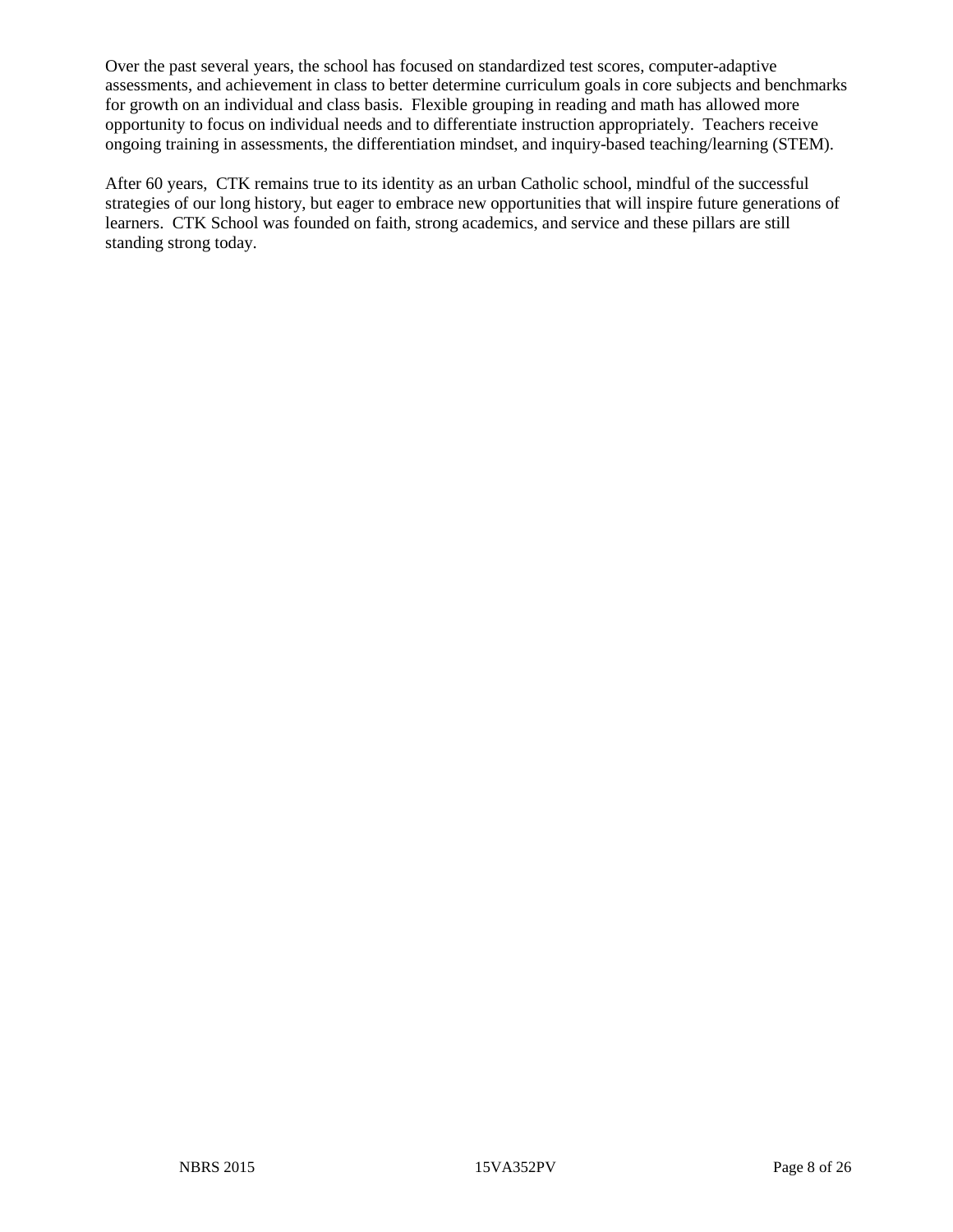## **1. Core Curriculum:**

CTK School offers a rigorous academic program that is set forth in the Consensus Curriculum of the diocesan Office of Catholic Schools. The curriculum presents the standards required in each subject and offers web-based resources to support and enhance the learning needs of students. The curriculum is designed by the Master Curriculum Council, a group of teachers and administrators from across the diocese, and each subject area is reviewed on a cyclical basis.

The school's language arts curriculum focuses on individual skills in phonics, grammar, reading, and writing at each grade level, while also maintaining an emphasis on reading and writing across the curriculum. The Reading Street program, adopted in 2010-11 for grades  $K - 6$ , provides a multisensory introduction to reading and writing instruction, presenting songs and games that emphasize specific skills taught at each grade level. Skills are presented in a cyclical approach, with review each week of the previous week's skills and a return to each skill after 4 or 5 weeks, reinforcing and increasing the depth of knowledge. Leveled reading activities enhance learning for all students. Students performing below grade level may also benefit from fresh read activities that assist students in reading comprehension or from additional direct instruction by our Resource teacher or Title I Bypass teacher where eligible. Students performing above grade level are given more challenging readings and are encouraged to write at a more descriptive and technical level. As students advance through grade levels, they move from learning to read to reading to learn, and research skills and mechanics that students learn serve them across the curriculum. Grades 7 and 8 continue with a focus on grammar and writing skills and use novel study and Prentice Hall Literature to explore writing styles and genres of literature. All levels use the Accelerated Reading (AR) program to promote vocabulary, comprehension, and reading enjoyment.

The mathematics program offers a challenging continuum that begins in Kindergarten when students learn important number sense using subatizing skills and continues through the elementary grades, offering opportunities to work with a variety of manipulatives. Through all the grade levels, students explore Algebra and Geometry concepts, patterns and number relationships, and problem-solving. Computer programs such as Math Facts in a Flash, from Renaissance Learning, help students develop automaticity in foundational skills. SMART boards in each room provide additional interactive opportunities for all students. Preassessments and computer-adaptive testing results provide data to assist with grouping and differentiation of instruction to help all students experience growth and success. Middle school math offers opportunities for accelerated learning where eligible students may take Algebra I and Geometry for high school credit. Small class sizes provide teachers with more direct instruction time to students at different learning levels.

The science curriculum is designed to stimulate curiosity and to develop morally responsible, scientifically literate citizens. This curriculum stresses the process of science as a way of learning and further emphasizes that scientific knowledge is always subject to change based upon new discoveries and additional knowledge. Through hands-on, engaging science lessons, students and teachers work to create an understanding of the natural world around them. Additionally, authentic learning experiences in the field, such as the Chesapeake Bay Watershed and Elizabeth River Projects are building awareness of the need to protect the environment for future generations. The K-8 science curriculum is embedded with technology, engineering, art, and math concepts that allow multiple modes for learning foundational skills. A well-equipped science lab allows middle school students to do experiments and projects in a safe environment. Furthermore, our teachers receive ongoing professional development during faculty meetings in implementing STEAM concepts into their lessons. Teachers are organized by grade bands, K-2, 3-5, and 6-8 to learn and share STEAM best practices, lessons, and activities.

The social studies curriculum encourages students to explore the historical, political, and geographic climate of the world from both a secular and a Catholic perspective. CTK integrates the resources of the area through field trips to Jamestown, Williamsburg, Yorktown, and the Holocaust Museum in Richmond. Cross-curricular activities expand the program, as students use research skills to explore history and civics.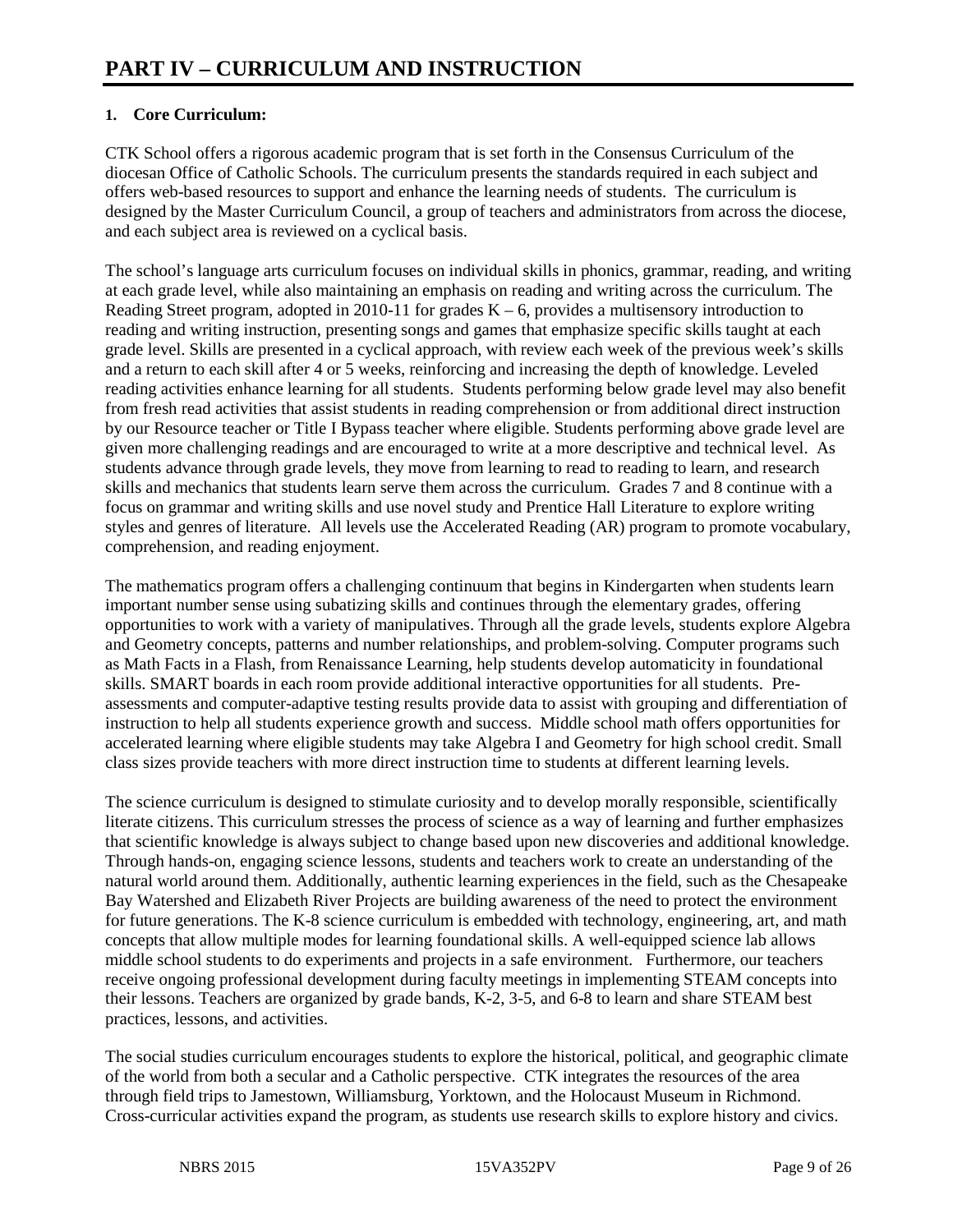Online interactive programs such as virtual field trips and mapmaking applications allow students to enrich their understanding of Social Studies.

The preschool program uses The Investigator's Club Prekindergarten Learning System as a means to deliver the following curriculum focus areas: oral language development, phonological awareness, math, science, reading and writing, physical education, music, art, and religion. Each focus areas is explored and expanded upon by using an inquiry-based approach and by providing a print-rich environment to encourage and stimulate oral language development and reading skills.

The core curriculum areas are closely aligned with the K-3 academic standards of the school and the diocese. Children moving to kindergarten from the preschool program successfully meet and often exceed academic expectations.

### **2. Other Curriculum Areas:**

CTK students enjoy an art and a music class in their weekly schedule in grades  $K - 6$ . Students in grades 7 and 8 have elective classes where art and/or music may be integrated. The art curriculum includes appreciation of styles from various artists, cultures and times as well as theory and technique with color, lines, texture, shape, and form at progressive levels. The year culminates with an Art Show where student work is displayed for the community to enjoy. The Art Club, an extracurricular activity, gives students additional opportunities to develop talent in the visual arts. Students in 7th and 8th grade can apply art in yearbook design and photography in Yearbook class or filming and film editing in the Broadcasting class that operates in the school's Broadcast studio. The 8th grade STEAM elective integrates art techniques in their hand-on projects and mural drawing.

The music curriculum includes appreciation, vocal knowledge and performance, instrument knowledge and performance, rhythm and movement, tonal content and skills, historical and cultural context, and theory and composition. Four choral groups enhance the classroom experience with more opportunities to learn, practice, and perform. The groups include Cub Chorus for grades 1 and 2, Intermediate Chorus for grades 3, 4, and 5, and Show Choir for middle school students who wish to audition. These groups are highlighted at assemblies and Christmas programs. The Mass choir sings at the weekly school liturgy.

The spring musical became a new tradition in May 2014 with the performance of "Beauty and the Beast." It was so well done and received that auditions for May 2015's "The Sound of Music" were packed with both male and female students eager to show their talent.

All students are scheduled for physical education/health classes twice a week. The curriculum includes physical and mental wellness, nutrition, movement exploration, disease prevention and control, stress management, individual, dual, and team sports, lifetime activities, and growth and development.

Christ the King School is in compliance with the program's foreign language requirements. From kindergarten through 5th grade, students have Spanish class once a week with a native-speaking instructor. In 6th grade, students have class three days a week. In 7th grade, students have Spanish class daily for Spanish I high school credit. In 8th grade, students polish their skills with class three days a week to be prepared for Spanish II in high school. The focus is on the skills of reading, writing, listening, speaking, and Hispanic culture.

Technology is not taught in isolation but rather by integration. Each class is scheduled to use the computer lab at least once a week from pre-K through 8. The technology staff assist teachers in implementing lessons that may include using a Google application, blogging, creating a Prezi, graphing, and researching. Each classroom has a Smart Board and applications can be brought directly to the students when whole class participation or lesson material is needed. Students in 8th grade receive iPads to be able to access textbook applications, do research, and use applications specific to a curriculum area. A laptop cart is available to other grade levels. The technology plan includes issuing Chromebooks to 7th grade students in the 2015-16 school year. All classes, grades  $2 - 6$ , have 2Know Responders for Math Facts in a Flash. In 7th grade, all students take Advanced Technology three days a week to learn more applications and programs not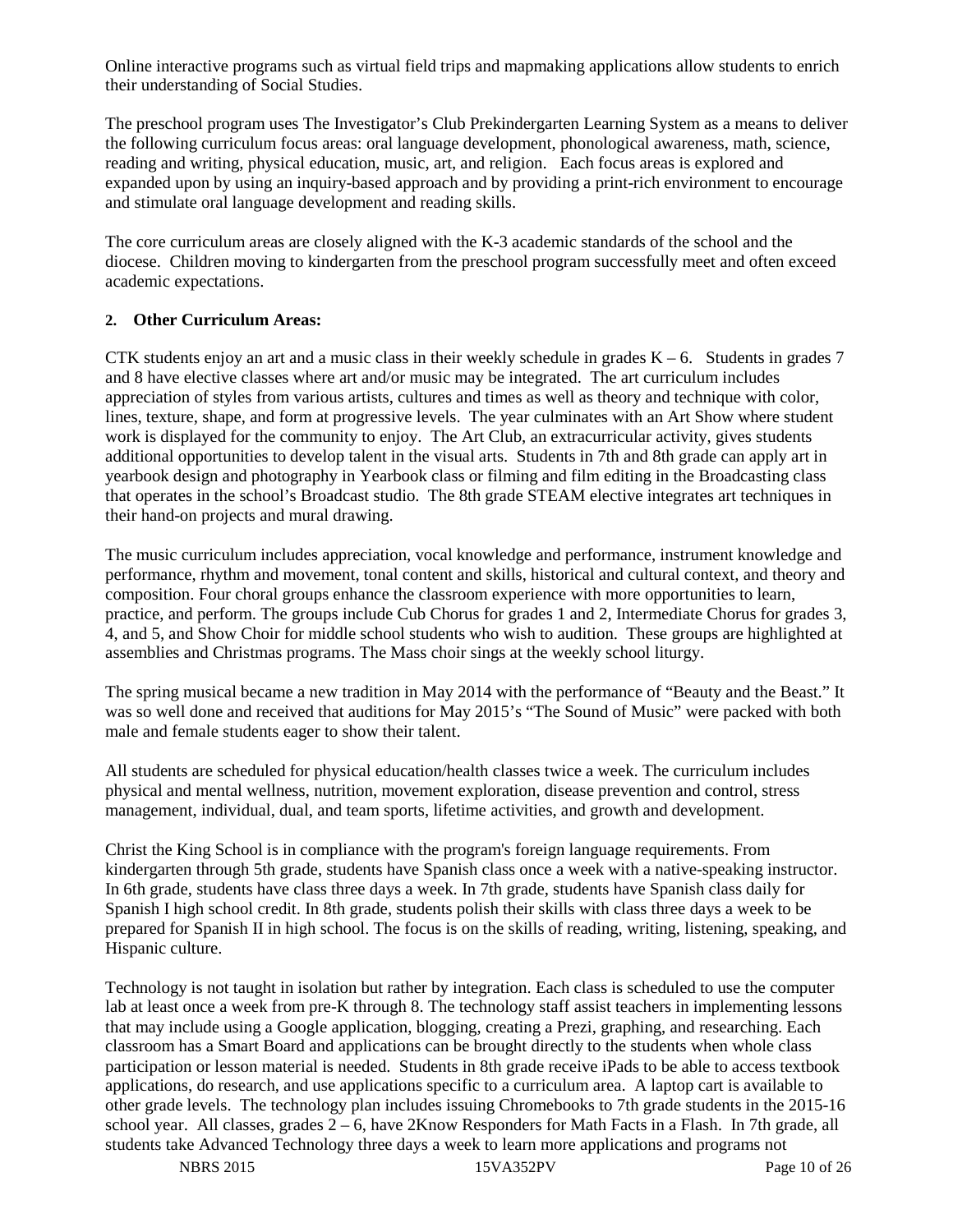presented earlier. The 8th grade students may choose to take the Broadcasting elective, offered three days a week, where they learn to use video, audio, and video editing equipment and to operate the studio, complete with a green screen. Classes at all levels go to the studio to produce DVDs of projects and presentations. Broadcast students also videotape events such as the Christmas program.

Religion is a core course in CTK's curriculum. Students learn about Scripture and the history and fundamental truths of the Catholic faith. They also participate in opportunities to put faith in action through service.They support two local food pantries, the VA Hospital, diocesan mission projects, and Catholic Relief Services. Prayer experiences, liturgical and non-liturgical, give the students and teachers an opportunity to reflect on faith in life.

#### **3. Instructional Methods and Interventions:**

Christ the King Catholic School uses instructional approaches, methods and interventions that ensure each student masters grade-level learning standards. Teachers recognize that today's learner is diverse in background and readiness. Students do not arrive in the classrooms with the same skill set or prior knowledge.

Teachers use pre-assessments in the beginning of the school year to place students in groups where they maximize their potential. These include baseline reading tests, fluency tests, and math review assessments. They then plan instructional goals based on the individual needs of the students. The ultimate goal is individual growth from the baseline to the end of the year assessment.

Math and reading teachers use a tiered instructional process to differentiate our instruction. For example, in reading, we have an above level tier, grade level tier, and below grade level tier. Each reading group receives a unique and specialized set of lessons based on their readiness level and learning levels. The above level tier may be challenged with an inference based lesson that explores in depth character analysis of a leveled story. The grade level tier may use shared reading in a small group setting that may include echo reading to model fluency. The below grade level tier will use guided reading that strengthens comprehension and vocabulary.

Students who have learning accommodations receive explicit instruction including assistance with directions and step by step strategies to achieve success. These strategies are repeated daily and create a routine that many students need to be successful. For example, graphic organizers are used in writing to start stories. These organizers ask leading questions that unblock the writer's creativity.

CTK's technology-based support includes Brain Pop and Smart Board interactive lessons. This meets the needs of both visual and kinesthetic learners. The Smart Board lessons allow learners who are not engaged the opportunity to get up out of their seat and use a technique that makes the curriculum work in their favor.

The Scantron Performance Series assessments include a diagnosis of instructional needs that the teacher can use to make instructional adjustments following the fall and winter testing periods.

The instructional methods used are very balanced. Teachers are evolving in their techniques. Instructional groups are fluid, and teachers are always willing to move students to the next level when they are ready. The forward thinking of the faculty promotes an open learning environment.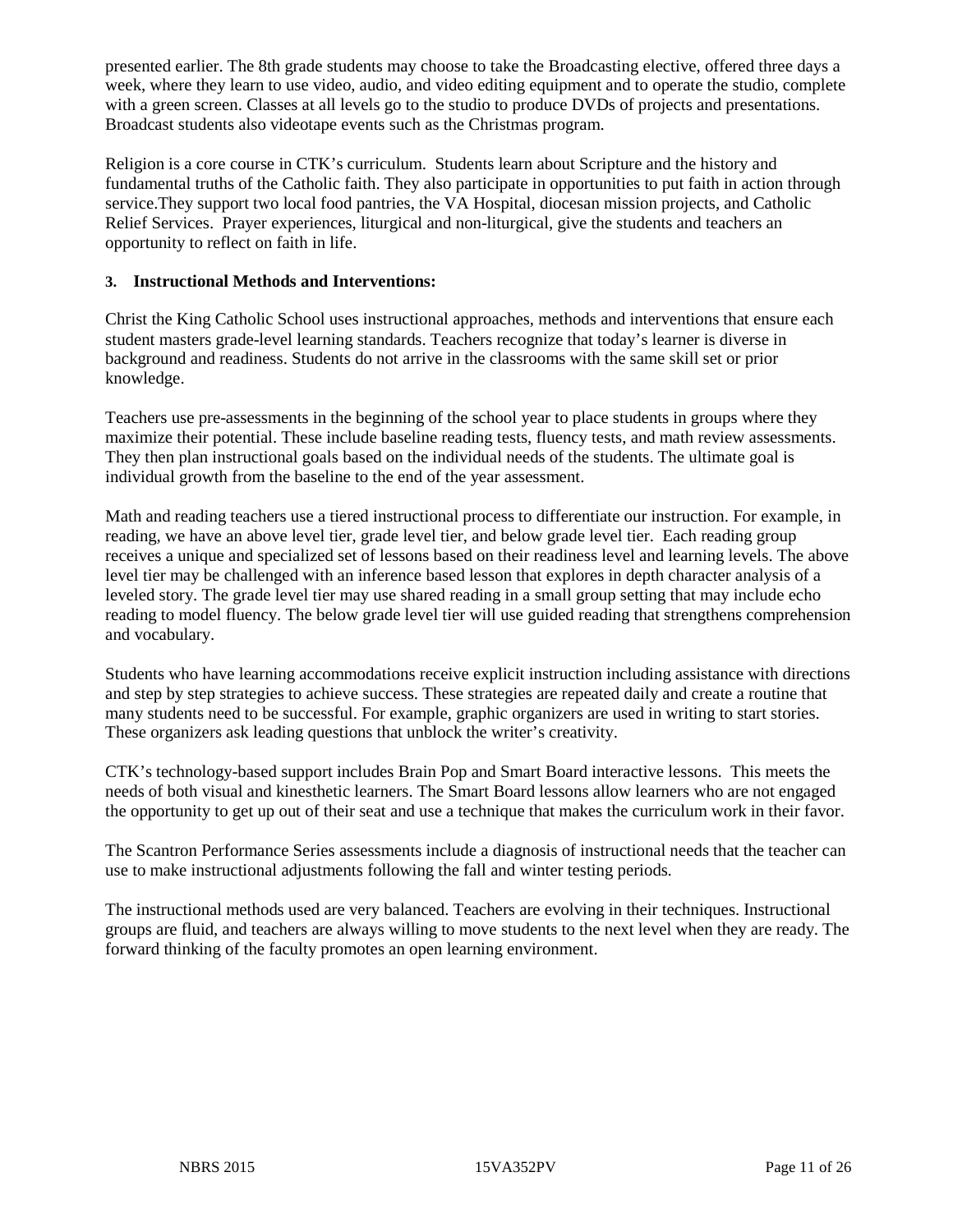#### **1. Assessment Results Narrative Summary:**

Until this 2014-15 academic year, Terra Nova 3 had been the norm-referenced test mandated for grades 3, 5, and 7 throughout the Diocese of Richmond. The diocese set 75 as the benchmark score on all tests administered. Christ the King School raised the benchmark for the 2013-14 school year to 80 and has consistently tested all students from grades 1 through 7.

Reading and language historically have been the school's strongest areas of performance in the standardized testing program. With the exception of reading in sixth grade in the 2009-10 school year (63), and in fourth grade in 2012-13 (63), CTK School has surpassed the Blue Ribbon School's cut scores in reading. CTK has surpassed or equaled the diocesan benchmark of 75 in all but the following instances: seventh grade in 2010-11 (72), sixth grade in 2009-10 (63), fifth grade in 2009-10 (70) and in 2010-11 (69), and fourth grade in 2012-13 (63). All grades, with the exception of sixth (76) exceeded the higher benchmark of 80 in 2013-14. All grade levels exceeded the BRS's cut scores in the 2013-14 testing year in both math and reading.

Math has been the targeted area for growth for the past three years. Fourth and sixth grades have struggled to consistently achieve the diocesan testing benchmark. However, with staffing adjustments and with a focus on fluency, differentiation, and progress monitoring, they surpassed the diocesan benchmark in the 2013-14 testing. Third, fifth, and seventh grades achieved or exceeded the higher benchmark of 80. In order to promote math, a Mathletes Club, which competes in the Catholic Math League, was established in 2013- 14. In the first year of competition, CTK School was first in two grade levels (3rd and 5th) in the regional divisions at both school and individual student levels. The third grade student was also the national winner.

#### **2. Assessment for Instruction and Learning and Sharing Assessment Results:**

In addition to the Terra Nova 3 in grades one through seven, CTK School has administered Renaissance Learning's Star Enterprise Reading and Math assessments. These computer-adaptive assessments, along with Terra Nova, have assisted teachers in making decisions about grouping, differentiation of instruction, and interventions. The Accelerated Reading program has helped to improve reading comprehension and enjoyment among students at all levels. The Star Early Literacy Enterprise assists teachers in diagnosing difficulties with literacy and numeracy for students in kindergarten and first grade and to plan for instruction. The Star Enterprise Reading, Math, and Early Literacy have been administered several times a year and the results have been shared with parents. At the end of the year, results are compared with Terra Nova reading and math scores as well as achievement in class (report cards) to get a more complete profile of individual student performance.

Beginning this 2014-15 academic year, the Diocese discontinued the Terra Nova 3 testing and adopted the Scantron Performance Series. The fall administration of this computer-adaptive test was very smooth and all but one grade level scored at or above the 80th percentile in reading.

Teachers use pre-assessments, formative assessments, and summative assessments to monitor student growth. Pre-assessments are used especially by math and reading teachers at the beginning of the year to plan for instruction and to group students for differentiation. A variety of formative assessments are used by teachers to determine if students have achieved the learning targets. These include drills, quizzes, journal writing, teacher observations of student work, dry erase boards, homework, Think-Pair-Share, among others. Summative evaluations include chapter or unit tests and major projects. Parents have regular access to grades through School Speak, our parent portal. Students receive trimester report cards. Honors Assemblies are held after each report card to recognize and encourage student achievement.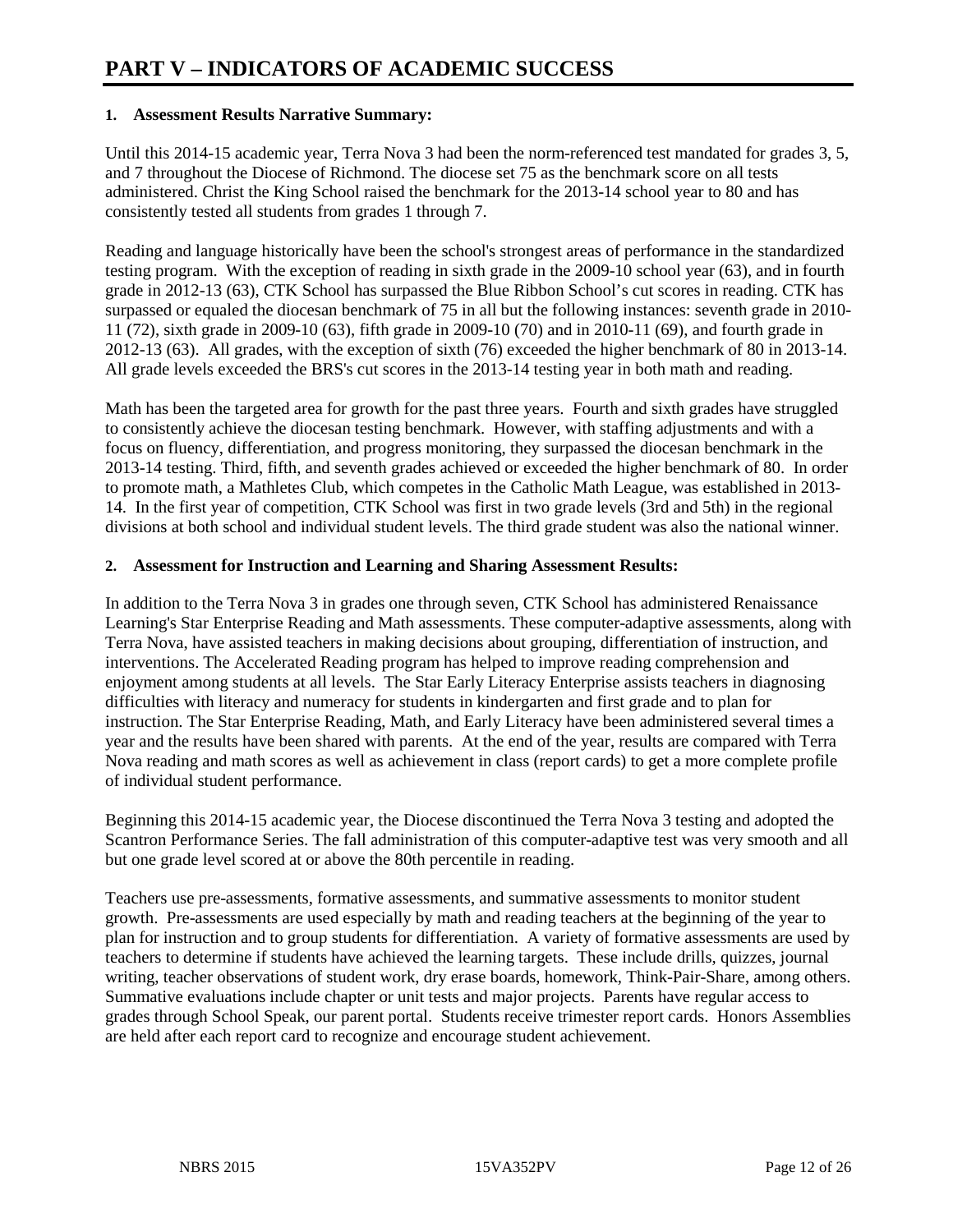#### **1. School Climate/Culture**

CTK School recognizes and values the importance of engaging and motivating all students to ensure their social, emotional, and academic growth by providing a positive, safe, and enriched environment. Each day begins with an assembly in the gym of students in grades K - 8 for a very brief reflection of the Gospel of the day and how it applies to our lives, the Pledge of Allegiance, and the school's Peace Pledge. In the announcements that follow, the principal highlights individual, team, club, or class successes, large or small. New students are welcomed to the school community and students visiting for the day are acknowledged. Many parents join the school community for assembly and recognition of student accomplishments.

Once a month, A Peacemaker Ceremony recognizes a student from each homeroom who has been selected by the teachers and/or classmates for reflecting the virtue of the month. The student is called forward and a brief description of how that student models the virtue is read. A group picture is taken for the yearbook and the student receives a pin, a copy of what was read, and a sign for the lawn stating - "I am a peacemaker at Christ the King School."

Opportunities for students at CTK continue to increase in sports, the arts, and academic areas to expand their interests, and help students discover/develop their talents and interact with each other socially. Some of these opportunities are Girls on the Run, Ecology Club, Mathletes, Forensics, Girl Scouts, Boy Scouts, Art Club, Student Council, National Junior Honor Society (NJHS), band, choral groups, and seven different organized sports.

Student academic achievement is recognized through the three-tiered honor roll and Honors Assembly held at the end of each trimester. At the final assembly, in addition to the Honor Roll, outstanding achievements in activities such Mathletes, Forensics, and Engineering Club are highlighted.

CTK teachers are recognized at morning assembly for their participation and accomplishments in activities. At faculty meetings, the principal recognizes the big and little things that teachers do to support the students. The principal provides substitutes and encourages teachers to attend workshops during the school day and to participate on local and diocesan committees. The PTO and administration sponsor luncheons during the year and breakfast treats to brighten busy days and to express appreciation for teachers do.

#### **2. Engaging Families and Community**

Christ the King School (CTK) uses a network of resources, including a communication portal, School Speak, to interact with our families. This electronic bulletin board allows us to post grades, homework assignments, and announcements from the classroom and the school community. The school frequently shares links to instructional supplemental materials that may be of interest to parents. This includes private YouTube channels that can only be accessed by a parent who has logged in to School Speak.

CTK values the professional expertise of parents. They are welcome to share their talents with students as guest speakers or guest instructors during the school day and as facilitators for extracurricular activities in the evenings. Parents can also serve as library assistants or judges for the Spelling Bee or other academic competitions. After school clubs such as the Ecology Club, Yearbook, the Engineering Club, the spring musical, and the Forensics Club also enjoy parent support.

School clubs and classes reach out to the community as well, engaging in service projects that enrich the lives of students and fill needs within the community. National Junior Honor Society helps Christ the King Church support NEST (Norfolk Emergency Shelter Team), a group of churches that house the homeless every year. Middle school science students assist the Chesapeake Bay wetland restoration project.

Girl Scout and Boy Scout Troops meet regularly in the school building. The school and parish sponsor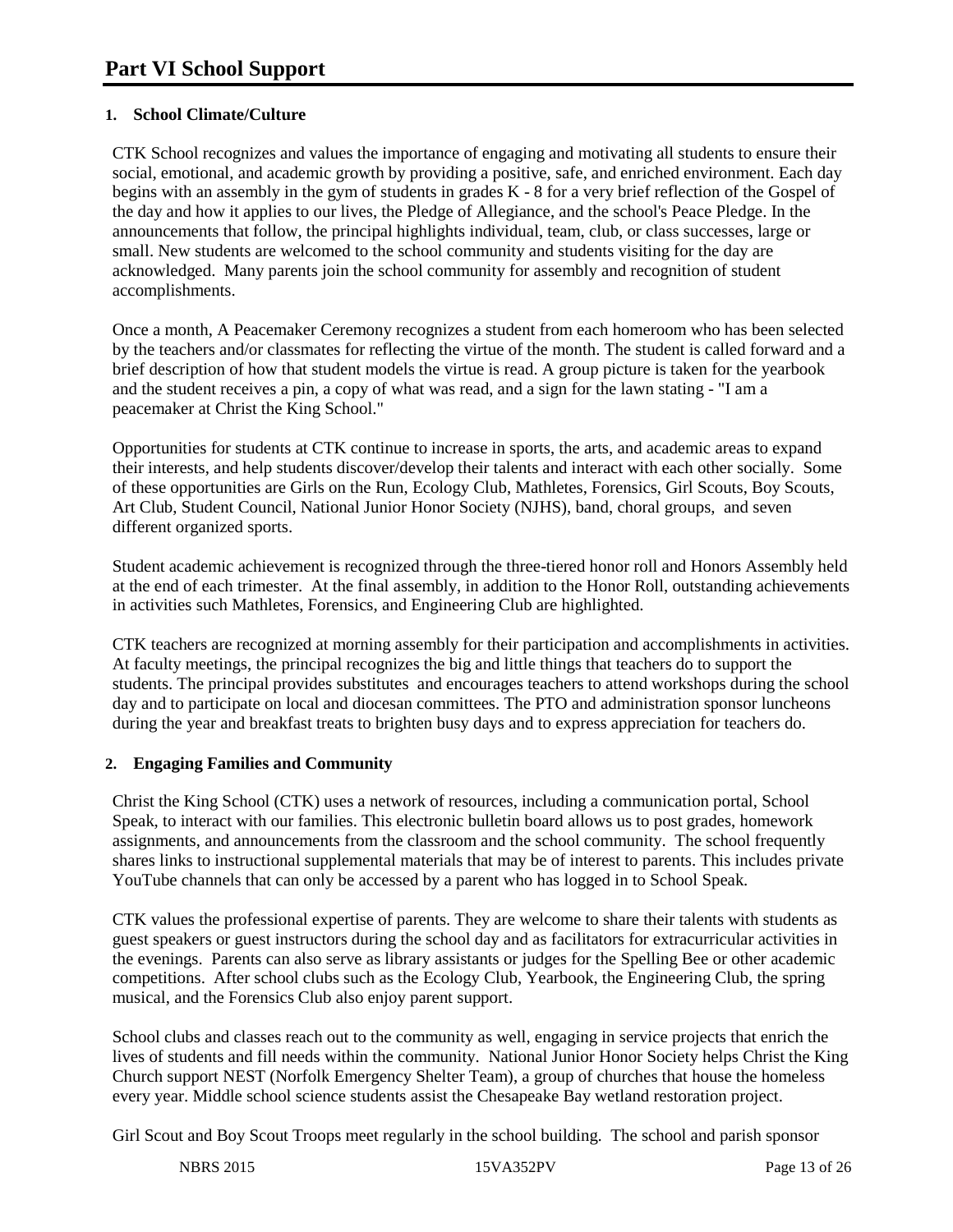seven competitive sports that involve the majority of students and many parents who serve in coaching and in other support capacities. Many Eagle Scout candidates have done projects that have benefited and improved the school. The Athletic Association has also supported school improvements, such as the renovation of lobby restrooms.

CTK partners with the Eastern Virginia Medical School's Art Therapy Program to have an intern each semester who works with students, under the supervision of the principal and medical school supervisor, who can benefit from this service.

The school has also partnered with Old Dominion University for student teachers and observers and with the College of William and Mary in their grant project to improve math instruction. These partnerships are always mutually beneficial.

#### **3. Professional Development**

CTK's leadership is passionate about professional development, life-long learning, and the need to keep educators dynamic in their teaching areas. The principal encourages individual teachers and groups to attend workshops and conferences in their content areas. She also encourages them to pursue grant opportunities, partnerships, service on the diocesan Master Curriculum Council, and other committees such as the diocesan Assessment Committee. Involvement in professional development opportunities and trainings promotes professional discussion, sharing, interaction, and growth of both teachers and students alike.

To stimulate math achievement, consultants from Renaissance Learning presented workshops to help teachers maximize the Star Enterprise Math and Math Facts in a Flash programs. Star Enterprise Math has been replaced by the Scantron Performance Series for which training is provided on an ongoing basis at faculty meetings and work days. A second grade teacher was encouraged to apply for an opportunity to partner with the College of William and Mary as a member of the Tidewater Team to Improve K-2 Mathematics Achievement. This year-long commitment included graduate course work in math and exploration of research-based approaches to developing number sense, especially in high risk K-2 students. She has shared extensive resources on formative assessments to inform instruction and monitor student understanding and progress.

Two teachers attended the Math Plus Conference in Boston last summer and shared what they learned with other teachers during an in-service day. The sharing has continued beyond the in-service day to a more ongoing and informal sharing of best practices among teachers.

The diocese has hired consultants to train trainers representing different grade levels from each school in inquiry-based learning.CTK's trainers have time at each faculty meeting to share theory, research, and resources to assist teachers with the implementation of this strategy.

A CTK teacher who is a certified reading specialist has presented workshops on early literacy development to the preschool staff.The most recent focused on using assessment-based instruction for emergent readers. She continuously interacts with the language arts teachers on such topics as word study and assessment of reading skills.

The middle school science teacher was a Science Communication Fellow on the research vessel Nautilus (www.nautiluslive.org) in 2014. Fellows bring their experience back to the classroom in the form of engaging lesson plans and activities from their time at sea aboard Nautilus. She is a STEM/Inquiry-based Learning trainer/leader in the school. She has also participated in the Jefferson Lab Science Activities for Teachers Program (JSAT).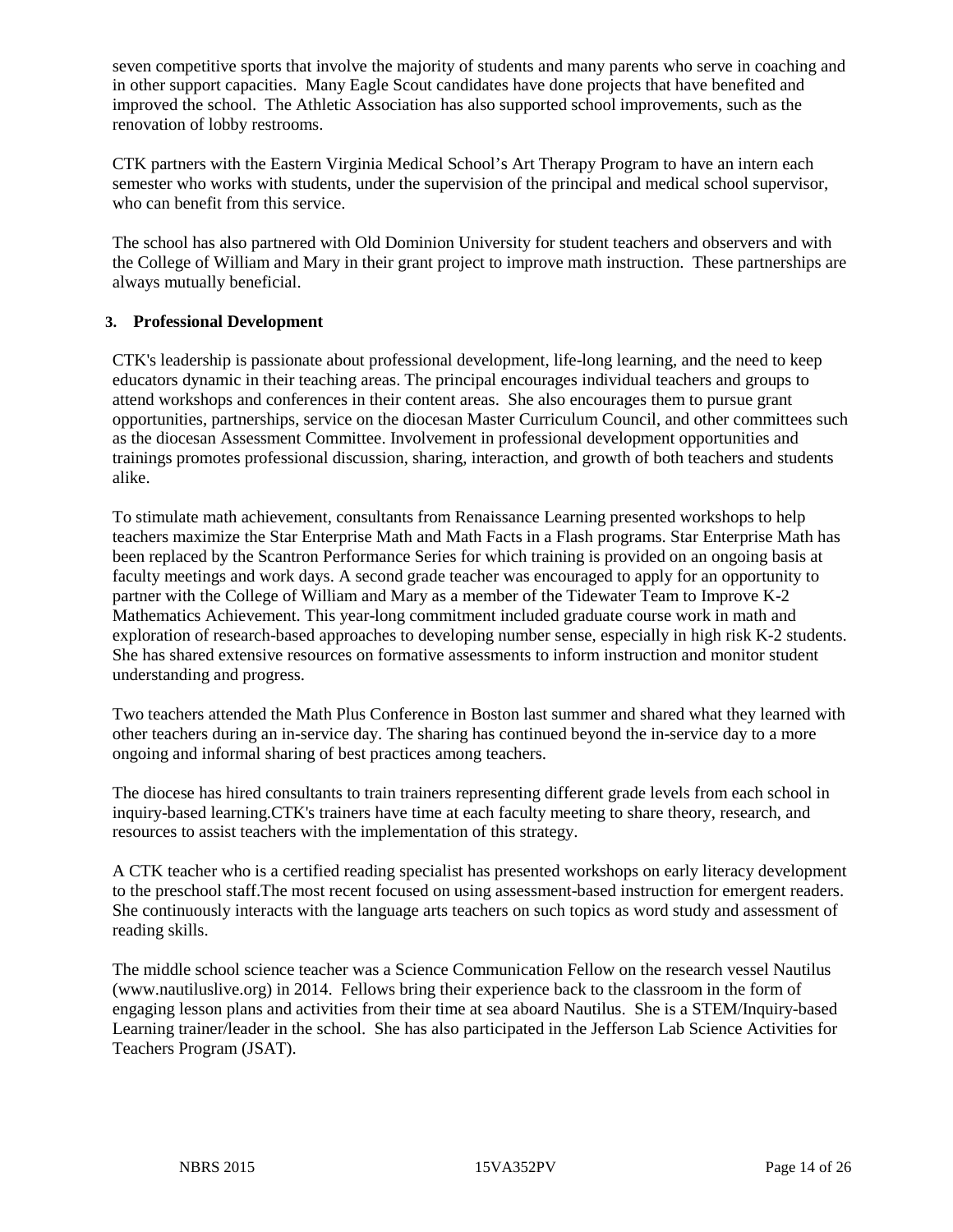#### **4. School Leadership**

The leadership of CTK School consists of a pastor, principal, and assistant principal. The pastor of Christ the King Church, who is a Ugandan missionary, is very present to and supportive of the principal. The positive relationship promotes growth and movement forward. The principal supervises the support and professional staff and participates on the Parish Council, Parish Finance Committee, and Parish Staff to coordinate efforts and relationships between the school and parish. The assistant principal, in addition to teaching her history, civics, and religion classes in Middle School, supervises the preschool and extended care programs where she also has an endorsement. Her dual responsibilities provide a natural link between the preschool and the K-8 school curriculum which can easily be overlooked.

A School Advisory Board supports the efforts of the school leadership in the areas of finance, development, facilities, and strategic planning. The board membership consists of parents, parishioners, and alumni whose primary vision and concern is to provide the best educational environment and experience possible for CTK students. For example, the school had the opportunity to receive matching funds from the diocese to replace windows in the school. The facilities committee provided the engineering and construction expertise to make a convincing case for support.

The principal empowers teachers with talent and expertise in instructional areas to attend professional development training sessions and take leadership in curriculum committees for specific grade levels. Teachers form learning communities among grade levels and work together to implement strategies for inquiry-based learning and math fluency.The teachers on the school's assessment team attend training sessions and in turn provide continuous support to the teachers as the school implements the new normreferenced, computer-adaptive testing program. With a lean administrative staff, teacher empowerment promotes professional discussion and growth in the school.

The principal works closely with the PTO to foster community by engaging parents in a variety of activities that enrich the student experience. For example, every year before Christmas, they organize items for purchase and parent volunteers for "Frosty's Workshop" where the children can Christmas shop for their families and learn to manage and stretch their spending money at the same time.

The principal also engages other parents and stakeholders with expertise to support student activities such as Yearbook and the Engineering Club. The principal, who is bi-lingual, works with the Hispanic families in the school as they endeavor to share their culture with other CTK families.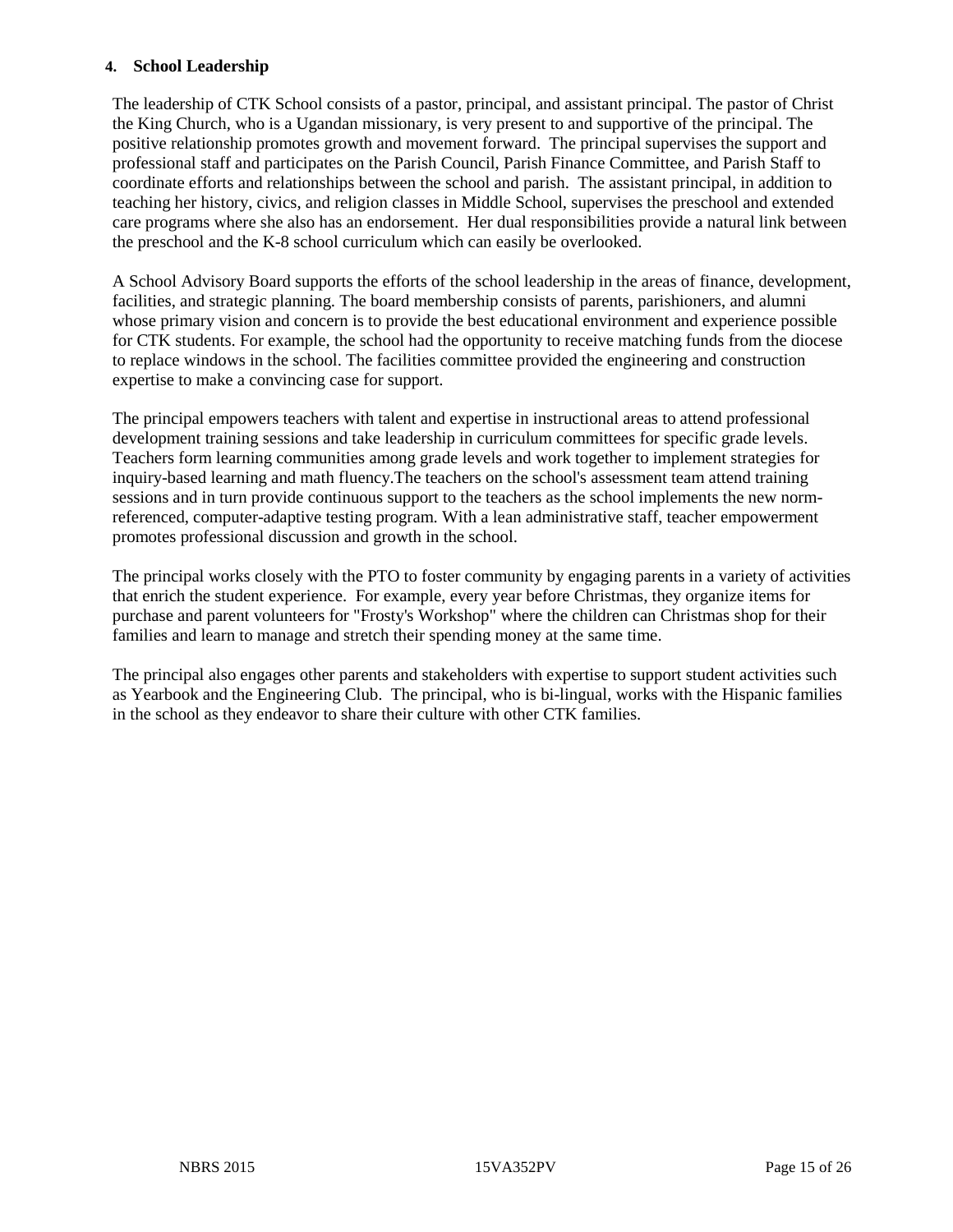# **PART VII - NON-PUBLIC SCHOOL INFORMATION**

*The purpose of this addendum is to obtain additional information from non-public schools as noted below.*

1. Non-public school association(s): Catholic

Identify the religious or independent associations, if any, to which the school belongs. Select the primary association first.

- 2. Does the school have nonprofit, tax-exempt  $(501(c)(3))$  status? Yes  $\underline{X}$  No
- 3. What are the 2014-2015 tuition rates, by grade? (Do not include room, board, or fees.)

| Grade          | <b>Amount</b> |
|----------------|---------------|
| K              | \$5650        |
| $\mathbf{1}$   | \$5650        |
| $\overline{2}$ | \$5650        |
| $\overline{3}$ | \$5650        |
| $\overline{4}$ | \$5650        |
| 5              | \$5650        |
| 6              | \$5650        |
| $\overline{7}$ | \$5650        |
| 8              | \$5650        |
| 9              | \$0           |
| 10             | \$0           |
| 11             | \$0           |
| 12             | \$0           |

#### **2014-2015 Tuition**

|    | 4. What is the educational cost per student?<br>(School budget divided by enrollment)                  |        |
|----|--------------------------------------------------------------------------------------------------------|--------|
| 5. | What is the average financial aid per student?                                                         | \$1089 |
| 6. | What percentage of the annual budget is devoted to<br>scholarship assistance and/or tuition reduction? | 5%     |
| 7. | What percentage of the student body receives<br>scholarship assistance, including tuition reduction?   |        |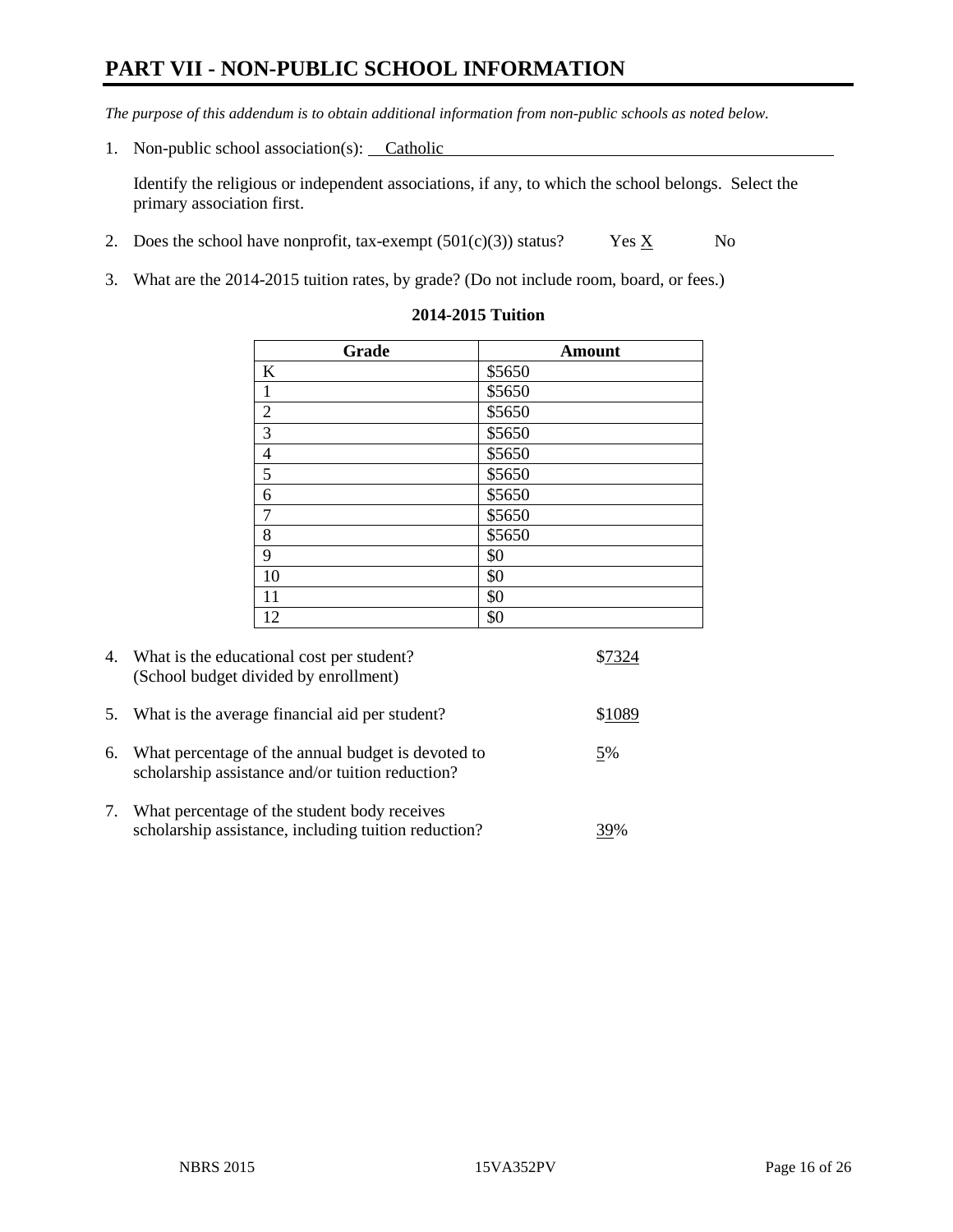| <b>Subject: Math</b>              | <b>Test:</b> Terra Nova 3rd Ed.          |
|-----------------------------------|------------------------------------------|
| Grade: 3                          | <b>Edition/Publication Year: 2007</b>    |
| <b>Publisher: CTB McGraw Hill</b> | Scores are reported here as: Percentiles |

| School Year                      | 2013-2014      | 2012-2013 | 2011-2012 | 2010-2011 | 2009-2010 |
|----------------------------------|----------------|-----------|-----------|-----------|-----------|
| Testing month                    | Mar            | Apr       | Mar       | Mar       | Mar       |
| <b>SCHOOL SCORES</b>             |                |           |           |           |           |
| <b>Average Score</b>             | 87             | 77        | 75        | 80        | 75        |
| Number of students tested        | 30             | 24        | 29        | 29        | 28        |
| Percent of total students tested | 100            | 100       | 100       | 100       | 100       |
| Number of students               |                |           |           |           |           |
| alternatively assessed           |                |           |           |           |           |
| Percent of students              | $\overline{0}$ | $\Omega$  | $\theta$  | $\Omega$  | $\theta$  |
| alternatively assessed           |                |           |           |           |           |
| <b>SUBGROUP SCORES</b>           |                |           |           |           |           |
| 1. Other 1                       |                |           |           |           |           |
| <b>Average Score</b>             |                |           |           |           |           |
| Number of students tested        |                |           |           |           |           |
| 2. Other 2                       |                |           |           |           |           |
| <b>Average Score</b>             |                |           |           |           |           |
| Number of students tested        |                |           |           |           |           |
| 3. Other 3                       |                |           |           |           |           |
| <b>Average Score</b>             |                |           |           |           |           |
| Number of students tested        |                |           |           |           |           |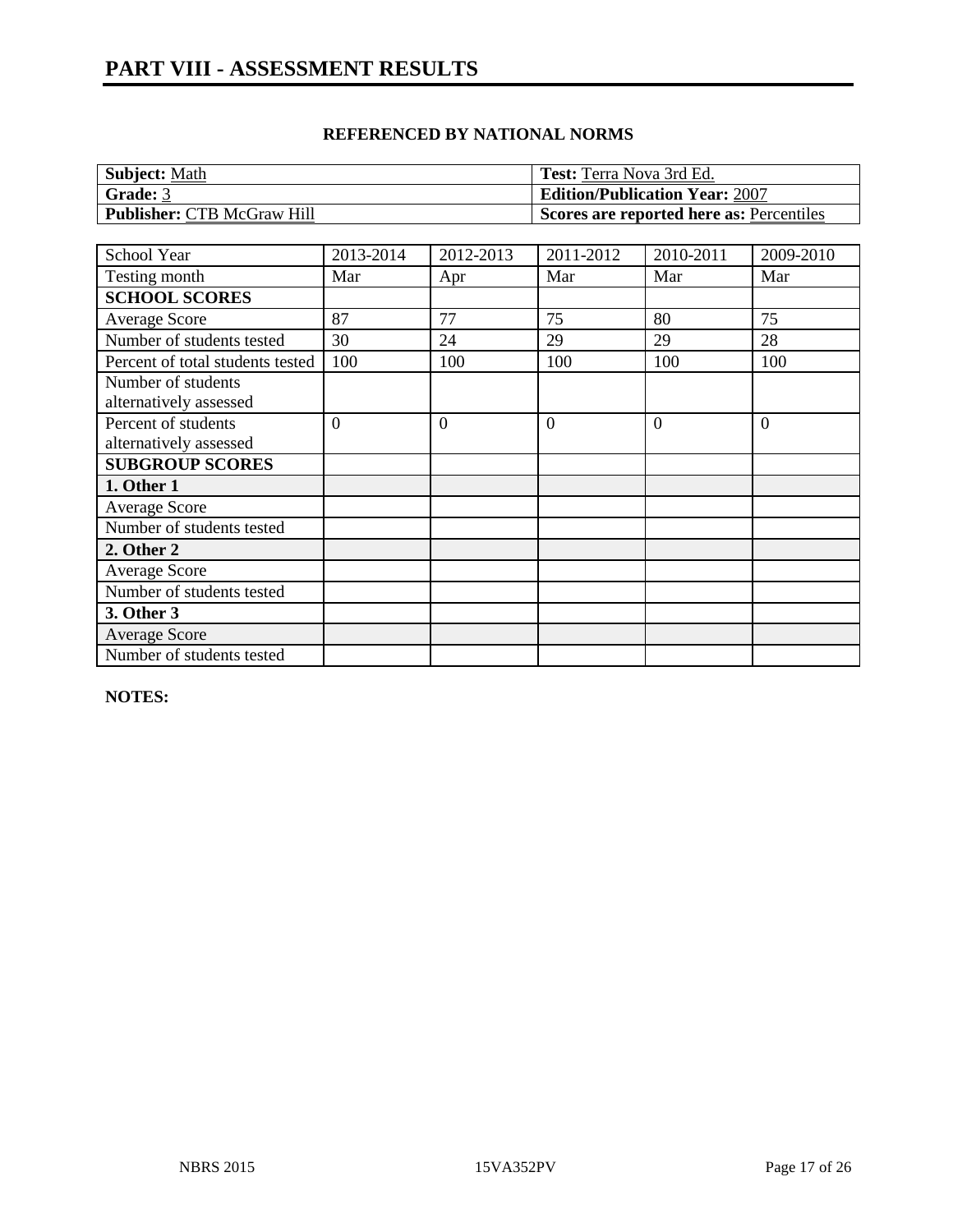| <b>Subject: Math</b>              | <b>Test:</b> Terra Nova 3rd Ed.          |
|-----------------------------------|------------------------------------------|
| Grade: 4                          | <b>Edition/Publication Year: 2007</b>    |
| <b>Publisher: CTB McGraw Hill</b> | Scores are reported here as: Percentiles |

| School Year                                   | 2013-2014      | 2012-2013      | 2011-2012      | 2010-2011 | 2009-2010      |
|-----------------------------------------------|----------------|----------------|----------------|-----------|----------------|
| Testing month                                 | Mar            | Apr            | Mar            | Mar       | Mar            |
| <b>SCHOOL SCORES</b>                          |                |                |                |           |                |
| <b>Average Score</b>                          | 77             | 54             | 75             | 73        | 70             |
| Number of students tested                     | 21             | 27             | 27             | 29        | 30             |
| Percent of total students tested              | 100            | 100            | 100            | 100       | 100            |
| Number of students<br>alternatively assessed  |                |                |                |           |                |
| Percent of students<br>alternatively assessed | $\overline{0}$ | $\overline{0}$ | $\overline{0}$ | $\Omega$  | $\overline{0}$ |
| <b>SUBGROUP SCORES</b>                        |                |                |                |           |                |
| 1. Other 1                                    |                |                |                |           |                |
| <b>Average Score</b>                          |                |                |                |           |                |
| Number of students tested                     |                |                |                |           |                |
| 2. Other 2                                    |                |                |                |           |                |
| <b>Average Score</b>                          |                |                |                |           |                |
| Number of students tested                     |                |                |                |           |                |
| 3. Other 3                                    |                |                |                |           |                |
| <b>Average Score</b>                          |                |                |                |           |                |
| Number of students tested                     |                |                |                |           |                |

**NOTES:** The math score for 2012-13 (54) was not consistent with the scores for that same class for previous Terra Nova testings. Individual student scores were also not consistent. It appeared to be an issue with the teacher not pacing instruction and not preparing the students for testing.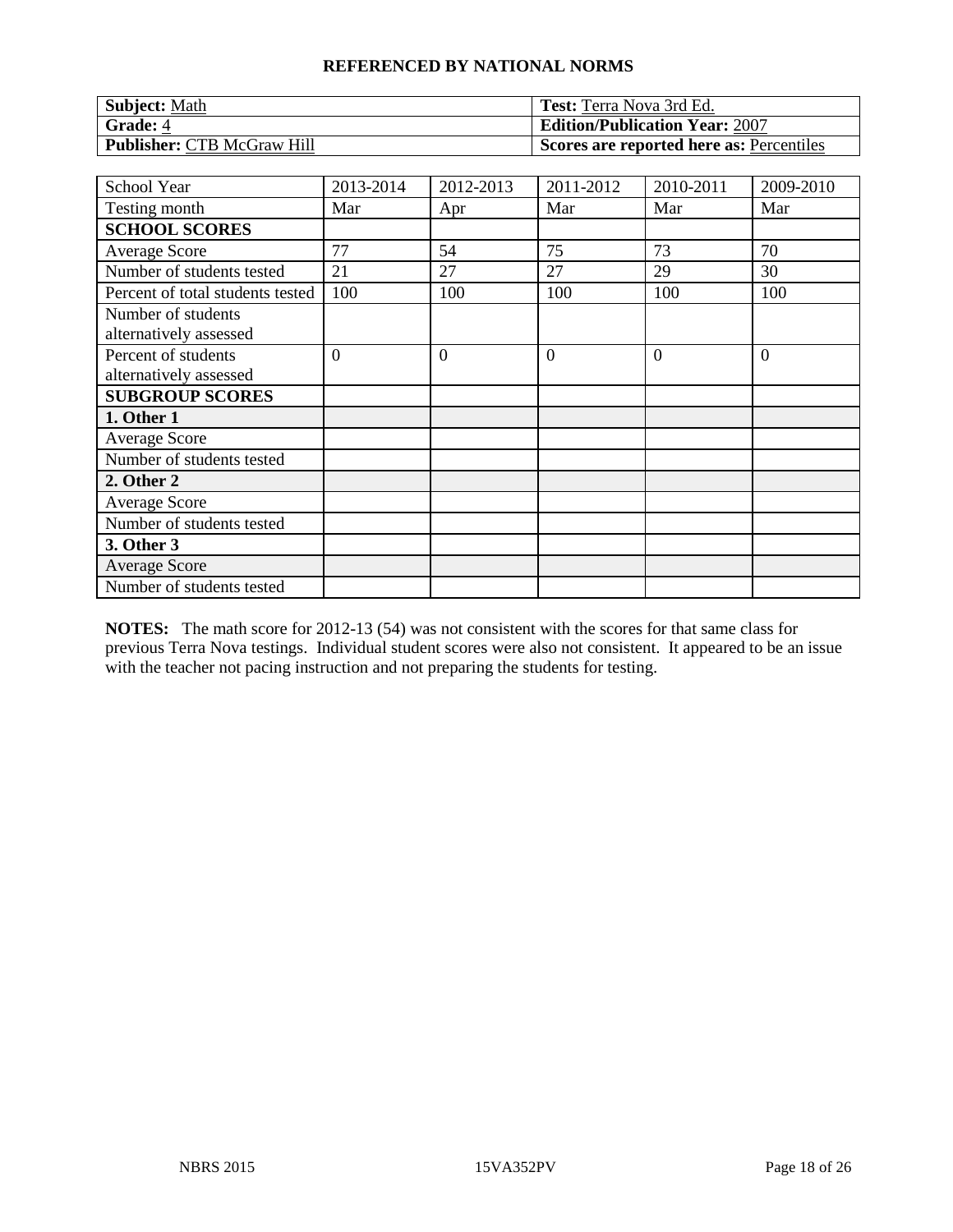| <b>Subject: Math</b>              | <b>Test:</b> Terra Nova 3rd Ed.          |
|-----------------------------------|------------------------------------------|
| Grade: 5                          | <b>Edition/Publication Year: 2007</b>    |
| <b>Publisher: CTB McGraw Hill</b> | Scores are reported here as: Percentiles |

| School Year                                   | 2013-2014 | 2012-2013      | 2011-2012      | 2010-2011 | 2009-2010 |
|-----------------------------------------------|-----------|----------------|----------------|-----------|-----------|
| Testing month                                 | Mar       | Apr            | Mar            | Mar       | Mar       |
| <b>SCHOOL SCORES</b>                          |           |                |                |           |           |
| <b>Average Score</b>                          | 80        | 78             | 77             | 77        | 68        |
| Number of students tested                     | 21        | 29             | 34             | 35        | 14        |
| Percent of total students tested              | 100       | 100            | 100            | 100       | 100       |
| Number of students<br>alternatively assessed  |           |                |                |           |           |
| Percent of students<br>alternatively assessed | $\Omega$  | $\overline{0}$ | $\overline{0}$ | $\Omega$  | $\theta$  |
| <b>SUBGROUP SCORES</b>                        |           |                |                |           |           |
| 1. Other 1                                    |           |                |                |           |           |
| <b>Average Score</b>                          |           |                |                |           |           |
| Number of students tested                     |           |                |                |           |           |
| 2. Other 2                                    |           |                |                |           |           |
| <b>Average Score</b>                          |           |                |                |           |           |
| Number of students tested                     |           |                |                |           |           |
| 3. Other 3                                    |           |                |                |           |           |
| <b>Average Score</b>                          |           |                |                |           |           |
| Number of students tested                     |           |                |                |           |           |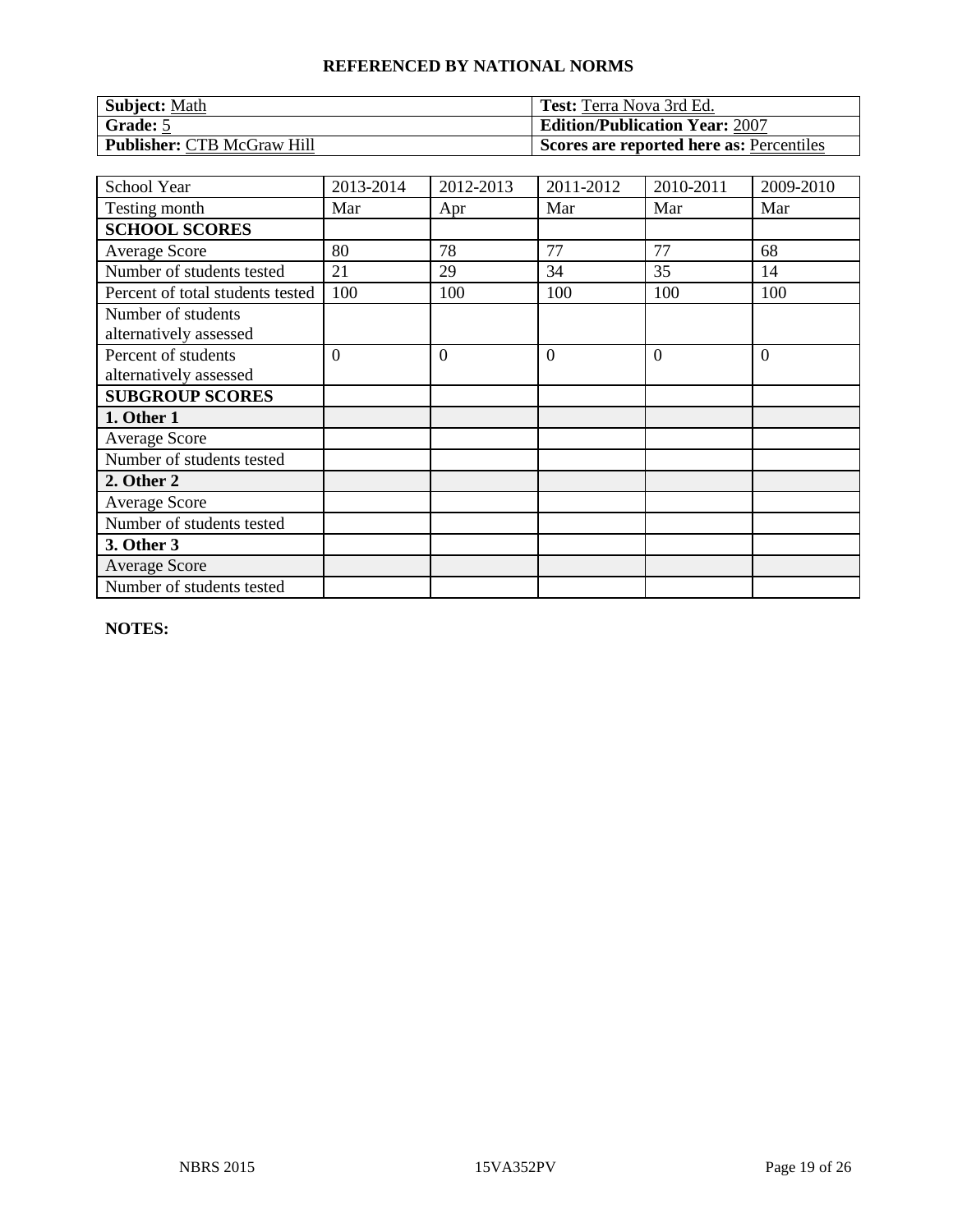| <b>Subject: Math</b>              | <b>Test:</b> Terra Nova 3rd Ed.          |
|-----------------------------------|------------------------------------------|
| Grade: 6                          | <b>Edition/Publication Year: 2007</b>    |
| <b>Publisher: CTB McGraw Hill</b> | Scores are reported here as: Percentiles |

| <b>School Year</b>               | 2013-2014 | 2012-2013      | 2011-2012 | 2010-2011 | 2009-2010      |
|----------------------------------|-----------|----------------|-----------|-----------|----------------|
| Testing month                    | Mar       | Apr            | Mar       | Mar       | Mar            |
| <b>SCHOOL SCORES</b>             |           |                |           |           |                |
| <b>Average Score</b>             | 77        | 69             | 63        | 66        | 59             |
| Number of students tested        | 32        | 28             | 30        | 12        | 29             |
| Percent of total students tested | 100       | 100            | 100       | 100       | 100            |
| Number of students               |           |                |           |           |                |
| alternatively assessed           |           |                |           |           |                |
| Percent of students              | $\theta$  | $\overline{0}$ | $\theta$  | $\theta$  | $\overline{0}$ |
| alternatively assessed           |           |                |           |           |                |
| <b>SUBGROUP SCORES</b>           |           |                |           |           |                |
| 1. Other 1                       |           |                |           |           |                |
| Average Score                    |           |                |           |           |                |
| Number of students tested        |           |                |           |           |                |
| 2. Other 2                       |           |                |           |           |                |
| <b>Average Score</b>             |           |                |           |           |                |
| Number of students tested        |           |                |           |           |                |
| 3. Other 3                       |           |                |           |           |                |
| <b>Average Score</b>             |           |                |           |           |                |
| Number of students tested        |           |                |           |           |                |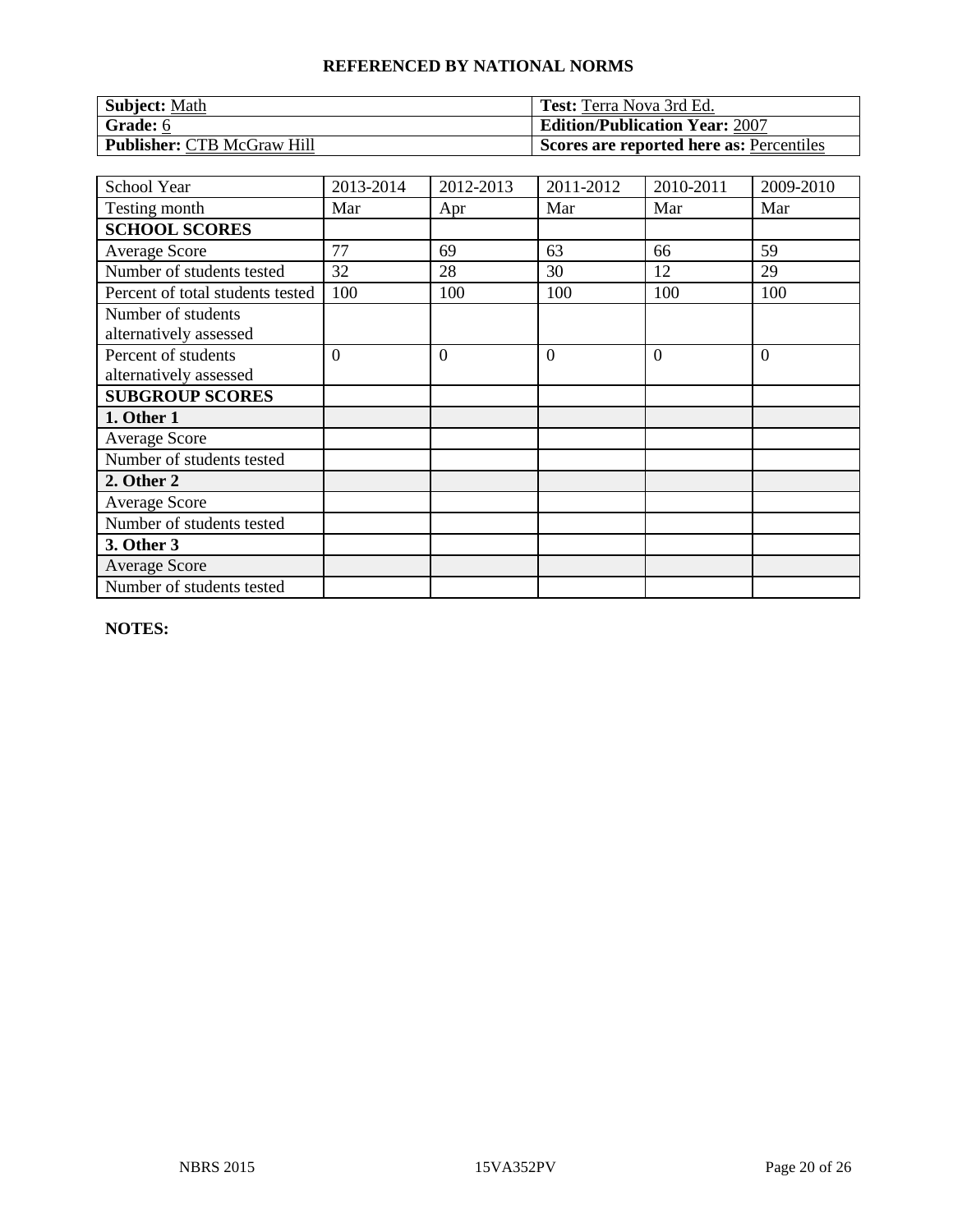| <b>Subject: Math</b>              | <b>Test:</b> Terra Nova 3rd Ed.          |
|-----------------------------------|------------------------------------------|
| Grade: 7                          | <b>Edition/Publication Year: 2007</b>    |
| <b>Publisher: CTB McGraw Hill</b> | Scores are reported here as: Percentiles |

| School Year                                   | 2013-2014      | 2012-2013      | 2011-2012      | 2010-2011 | 2009-2010      |
|-----------------------------------------------|----------------|----------------|----------------|-----------|----------------|
| Testing month                                 | Mar            | Apr            | Mar            | Mar       | Mar            |
| <b>SCHOOL SCORES</b>                          |                |                |                |           |                |
| <b>Average Score</b>                          | 80             | 72             | 82             | 65        | 76             |
| Number of students tested                     | 24             | 28             | 12             | 31        | 22             |
| Percent of total students tested              | 100            | 100            | 100            | 100       | 100            |
| Number of students<br>alternatively assessed  |                |                |                |           |                |
| Percent of students<br>alternatively assessed | $\overline{0}$ | $\overline{0}$ | $\overline{0}$ | $\Omega$  | $\overline{0}$ |
| <b>SUBGROUP SCORES</b>                        |                |                |                |           |                |
| 1. Other 1                                    |                |                |                |           |                |
| <b>Average Score</b>                          |                |                |                |           |                |
| Number of students tested                     |                |                |                |           |                |
| 2. Other 2                                    |                |                |                |           |                |
| <b>Average Score</b>                          |                |                |                |           |                |
| Number of students tested                     |                |                |                |           |                |
| 3. Other 3                                    |                |                |                |           |                |
| <b>Average Score</b>                          |                |                |                |           |                |
| Number of students tested                     |                |                |                |           |                |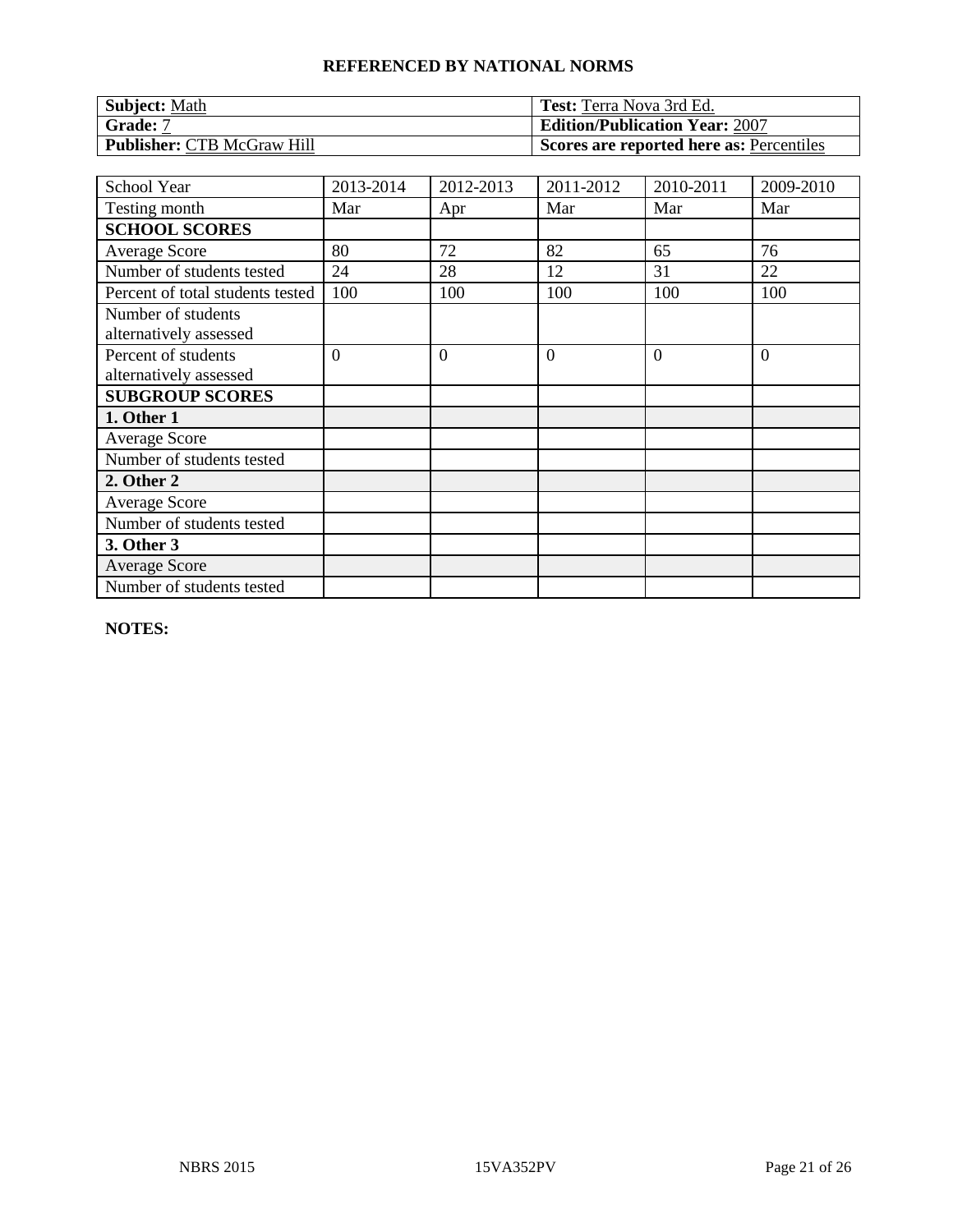| <b>Subject:</b> Reading/ELA       | <b>Test:</b> Terra Nova 3rd Ed.          |
|-----------------------------------|------------------------------------------|
| Grade: 3                          | <b>Edition/Publication Year: 2007</b>    |
| <b>Publisher: CTB McGraw Hill</b> | Scores are reported here as: Percentiles |

| School Year                                   | 2013-2014      | 2012-2013      | 2011-2012      | 2010-2011 | 2009-2010      |
|-----------------------------------------------|----------------|----------------|----------------|-----------|----------------|
| Testing month                                 | Mar            | Apr            | Mar            | Mar       | Mar            |
| <b>SCHOOL SCORES</b>                          |                |                |                |           |                |
| Average Score                                 | 81             | 78             | 77             | 77        | 81             |
| Number of students tested                     | 30             | 24             | 27             | 29        | 28             |
| Percent of total students tested              | 100            | 100            | 100            | 100       | 100            |
| Number of students<br>alternatively assessed  |                |                |                |           |                |
| Percent of students<br>alternatively assessed | $\overline{0}$ | $\overline{0}$ | $\overline{0}$ | $\Omega$  | $\overline{0}$ |
| <b>SUBGROUP SCORES</b>                        |                |                |                |           |                |
| 1. Other 1                                    |                |                |                |           |                |
| <b>Average Score</b>                          |                |                |                |           |                |
| Number of students tested                     |                |                |                |           |                |
| 2. Other 2                                    |                |                |                |           |                |
| <b>Average Score</b>                          |                |                |                |           |                |
| Number of students tested                     |                |                |                |           |                |
| 3. Other 3                                    |                |                |                |           |                |
| <b>Average Score</b>                          |                |                |                |           |                |
| Number of students tested                     |                |                |                |           |                |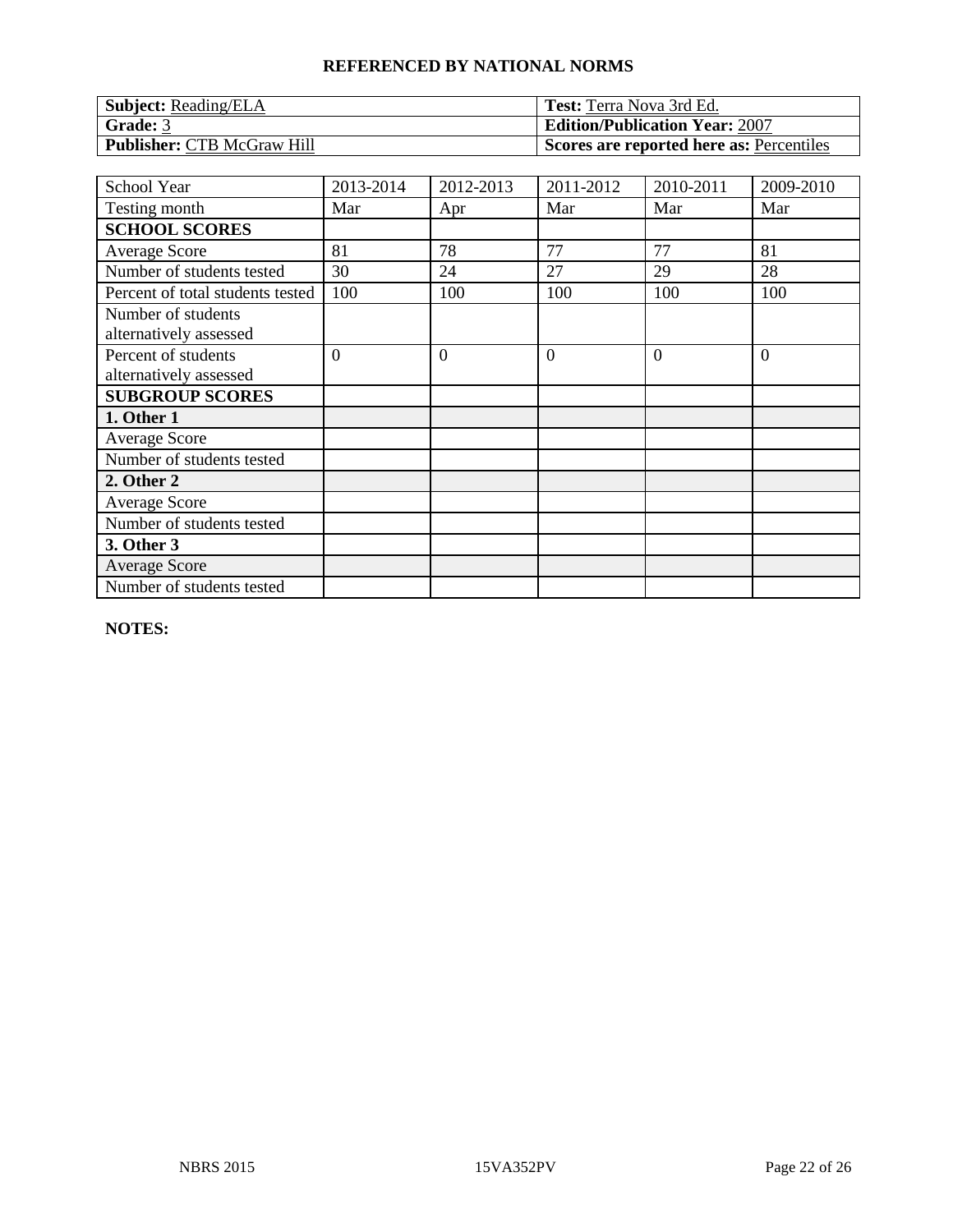| <b>Subject:</b> Reading/ELA       | <b>Test:</b> Terra Nova 3rd Ed.          |
|-----------------------------------|------------------------------------------|
| Grade: 4                          | <b>Edition/Publication Year: 2007</b>    |
| <b>Publisher: CTB McGraw Hill</b> | Scores are reported here as: Percentiles |

| School Year                                   | 2013-2014      | 2012-2013      | 2011-2012 | 2010-2011 | 2009-2010      |
|-----------------------------------------------|----------------|----------------|-----------|-----------|----------------|
| Testing month                                 | Mar            | Apr            | Mar       | Mar       | Mar            |
| <b>SCHOOL SCORES</b>                          |                |                |           |           |                |
| <b>Average Score</b>                          | 83             | 63             | 83        | 78        | 78             |
| Number of students tested                     | 21             | 27             | 27        | 29        | 30             |
| Percent of total students tested              | 100            | 100            | 100       | 100       | 100            |
| Number of students<br>alternatively assessed  |                |                |           |           |                |
| Percent of students<br>alternatively assessed | $\overline{0}$ | $\overline{0}$ | $\theta$  | $\Omega$  | $\overline{0}$ |
| <b>SUBGROUP SCORES</b>                        |                |                |           |           |                |
| 1. Other 1                                    |                |                |           |           |                |
| <b>Average Score</b>                          |                |                |           |           |                |
| Number of students tested                     |                |                |           |           |                |
| 2. Other 2                                    |                |                |           |           |                |
| <b>Average Score</b>                          |                |                |           |           |                |
| Number of students tested                     |                |                |           |           |                |
| 3. Other 3                                    |                |                |           |           |                |
| <b>Average Score</b>                          |                |                |           |           |                |
| Number of students tested                     |                |                |           |           |                |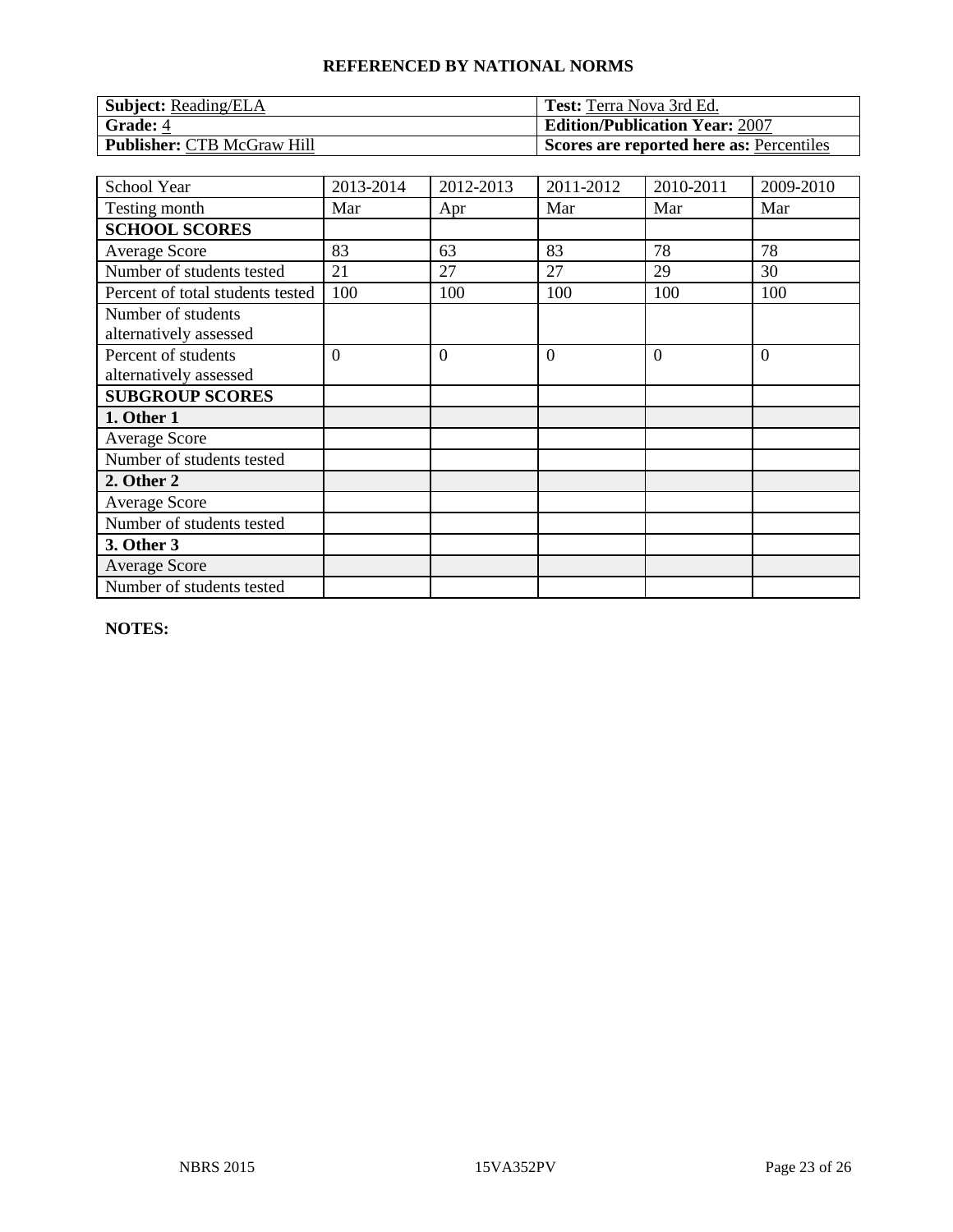| <b>Subject:</b> Reading/ELA       | <b>Test:</b> Terra Nova 3rd Ed.          |
|-----------------------------------|------------------------------------------|
| Grade: 5                          | <b>Edition/Publication Year: 2007</b>    |
| <b>Publisher: CTB McGraw Hill</b> | Scores are reported here as: Percentiles |

| School Year                                   | 2013-2014      | 2012-2013      | 2011-2012 | 2010-2011 | 2009-2010      |
|-----------------------------------------------|----------------|----------------|-----------|-----------|----------------|
| Testing month                                 | Mar            | Apr            | Mar       | Mar       | Mar            |
| <b>SCHOOL SCORES</b>                          |                |                |           |           |                |
| <b>Average Score</b>                          | 82             | 80             | 76        | 69        | 70             |
| Number of students tested                     | 21             | 29             | 34        | 35        | 14             |
| Percent of total students tested              | 100            | 100            | 100       | 100       | 100            |
| Number of students<br>alternatively assessed  |                |                |           |           |                |
| Percent of students<br>alternatively assessed | $\overline{0}$ | $\overline{0}$ | $\theta$  | $\Omega$  | $\overline{0}$ |
| <b>SUBGROUP SCORES</b>                        |                |                |           |           |                |
| 1. Other 1                                    |                |                |           |           |                |
| <b>Average Score</b>                          |                |                |           |           |                |
| Number of students tested                     |                |                |           |           |                |
| 2. Other 2                                    |                |                |           |           |                |
| <b>Average Score</b>                          |                |                |           |           |                |
| Number of students tested                     |                |                |           |           |                |
| 3. Other 3                                    |                |                |           |           |                |
| <b>Average Score</b>                          |                |                |           |           |                |
| Number of students tested                     |                |                |           |           |                |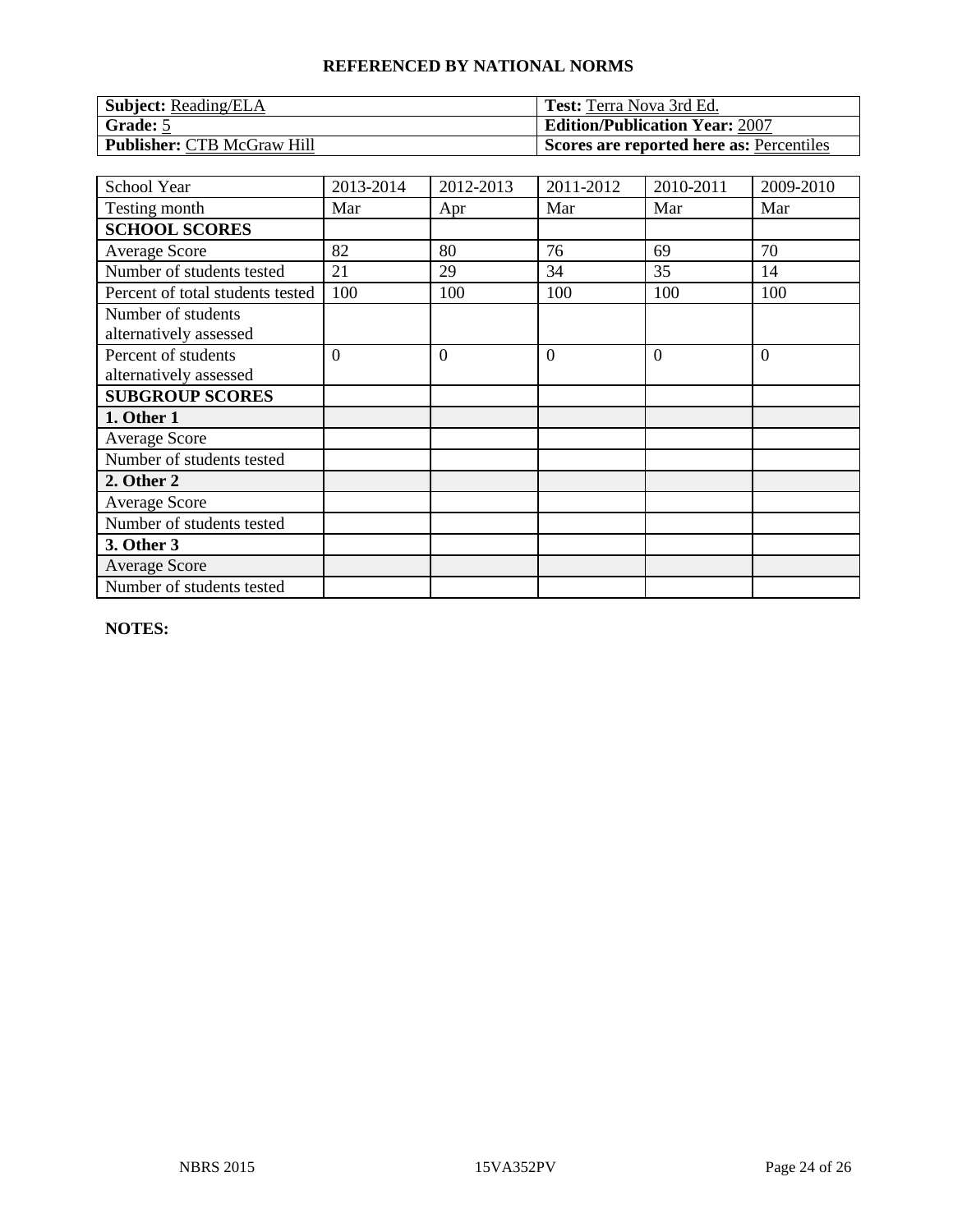| <b>Subject:</b> Reading/ELA       | <b>Test:</b> Terra Nova 3rd Ed.          |
|-----------------------------------|------------------------------------------|
| Grade: 6                          | <b>Edition/Publication Year: 2007</b>    |
| <b>Publisher: CTB McGraw Hill</b> | Scores are reported here as: Percentiles |

| School Year                                   | 2013-2014      | 2012-2013      | 2011-2012      | 2010-2011 | 2009-2010      |
|-----------------------------------------------|----------------|----------------|----------------|-----------|----------------|
| Testing month                                 | Mar            | Apr            | Mar            | Mar       | Mar            |
| <b>SCHOOL SCORES</b>                          |                |                |                |           |                |
| <b>Average Score</b>                          | 76             | 82             | 75             | 75        | 63             |
| Number of students tested                     | 32             | 28             | 30             | 12        | 29             |
| Percent of total students tested              | 100            | 100            | 100            | 100       | 100            |
| Number of students<br>alternatively assessed  |                |                |                |           |                |
| Percent of students<br>alternatively assessed | $\overline{0}$ | $\overline{0}$ | $\overline{0}$ | $\Omega$  | $\overline{0}$ |
| <b>SUBGROUP SCORES</b>                        |                |                |                |           |                |
| 1. Other 1                                    |                |                |                |           |                |
| <b>Average Score</b>                          |                |                |                |           |                |
| Number of students tested                     |                |                |                |           |                |
| 2. Other 2                                    |                |                |                |           |                |
| <b>Average Score</b>                          |                |                |                |           |                |
| Number of students tested                     |                |                |                |           |                |
| 3. Other 3                                    |                |                |                |           |                |
| <b>Average Score</b>                          |                |                |                |           |                |
| Number of students tested                     |                |                |                |           |                |